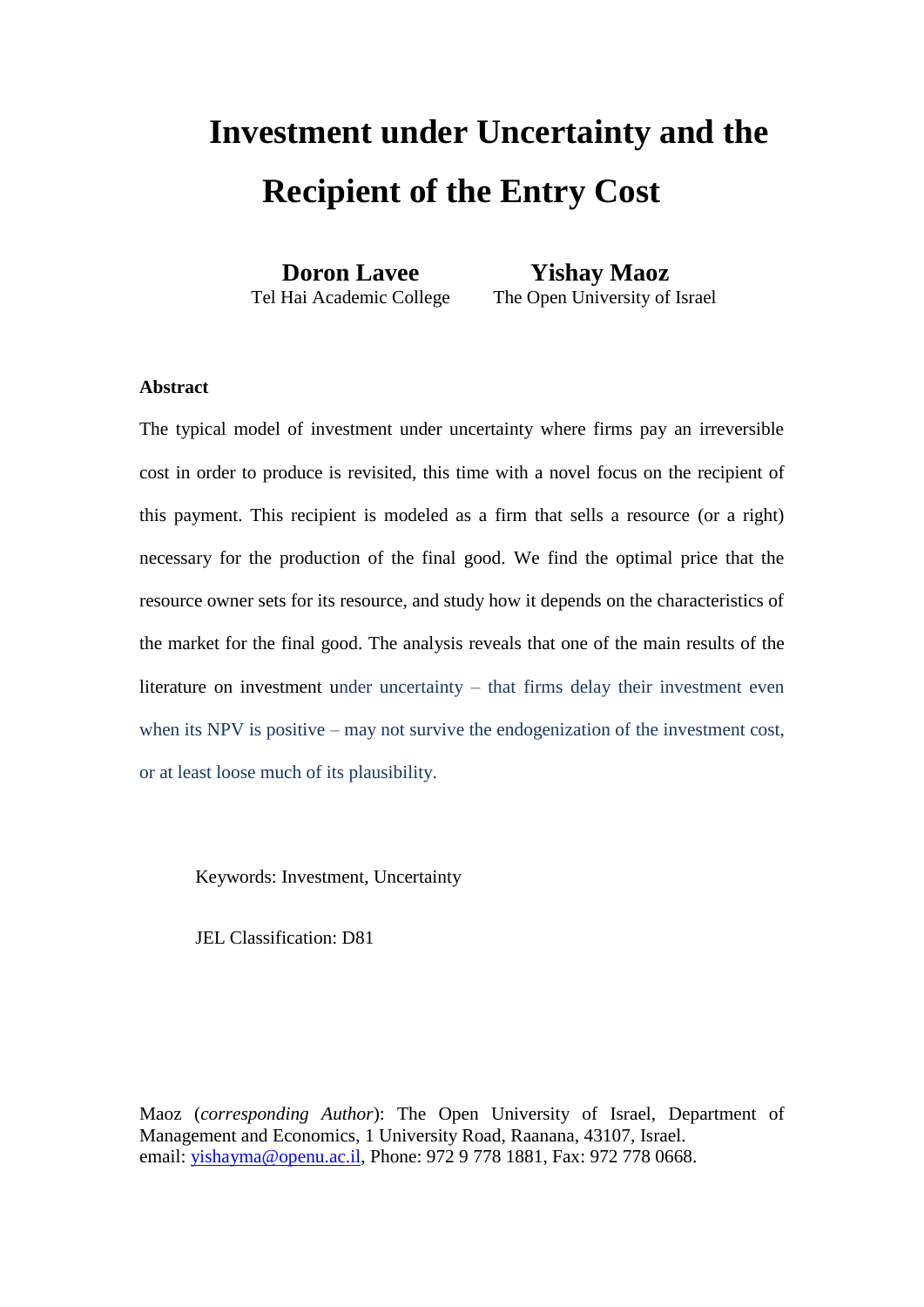## **1. Introduction**

Usually, the models on investment under uncertainty deal with the decisions of a firm that has to pay a certain irreversible exogenous cost in order to start producing and make profits.<sup>1</sup> In this article we remain within the traditional framework used in those models but shift the focus of attention elsewhere – to the recipient of this cost. We model this recipient as a firm that sells a certain resource which is necessary for the production of a final durable good. The producers of the final good face the typical investment under uncertainty problem studied in the literature, as the cost of each unit of the resource is an exogenous irreversible cost from their point of view. The firm that sells the resource faces a problem not yet studied – it must decide at what level to set the price of its resource in order to maximize the value of its sales.

The common result in the literature on investment under uncertainty is that the optimal policy for the firm is to delay investment until profits from the investment are sufficiently large. In particular it has been found that a positive Net Present Value is not enough to trigger investment, as the firm seeks to cover not only its direct investment cost but also the opportunity cost of the forgone option to delay investment. Clearly, these results cannot survive a full endogenization of the investment cost in which the resource owner can change the price of its resource at any time and with no cost. In that case the resource owner changes the price of the resource in response to any swing in the demand for the final good and thus strips the producers of the final good from any profit and keeps them at constant indifference as to whether to invest immediately or delay investment.

Abstracting therefore from full endogenization and assuming that there are some exogenous components to the investment costs revives the delay results,

<u>.</u>

<sup>&</sup>lt;sup>1</sup> For detailed surveys of this literature see Pindyck (1991) or Dixit and Pindyck (1994).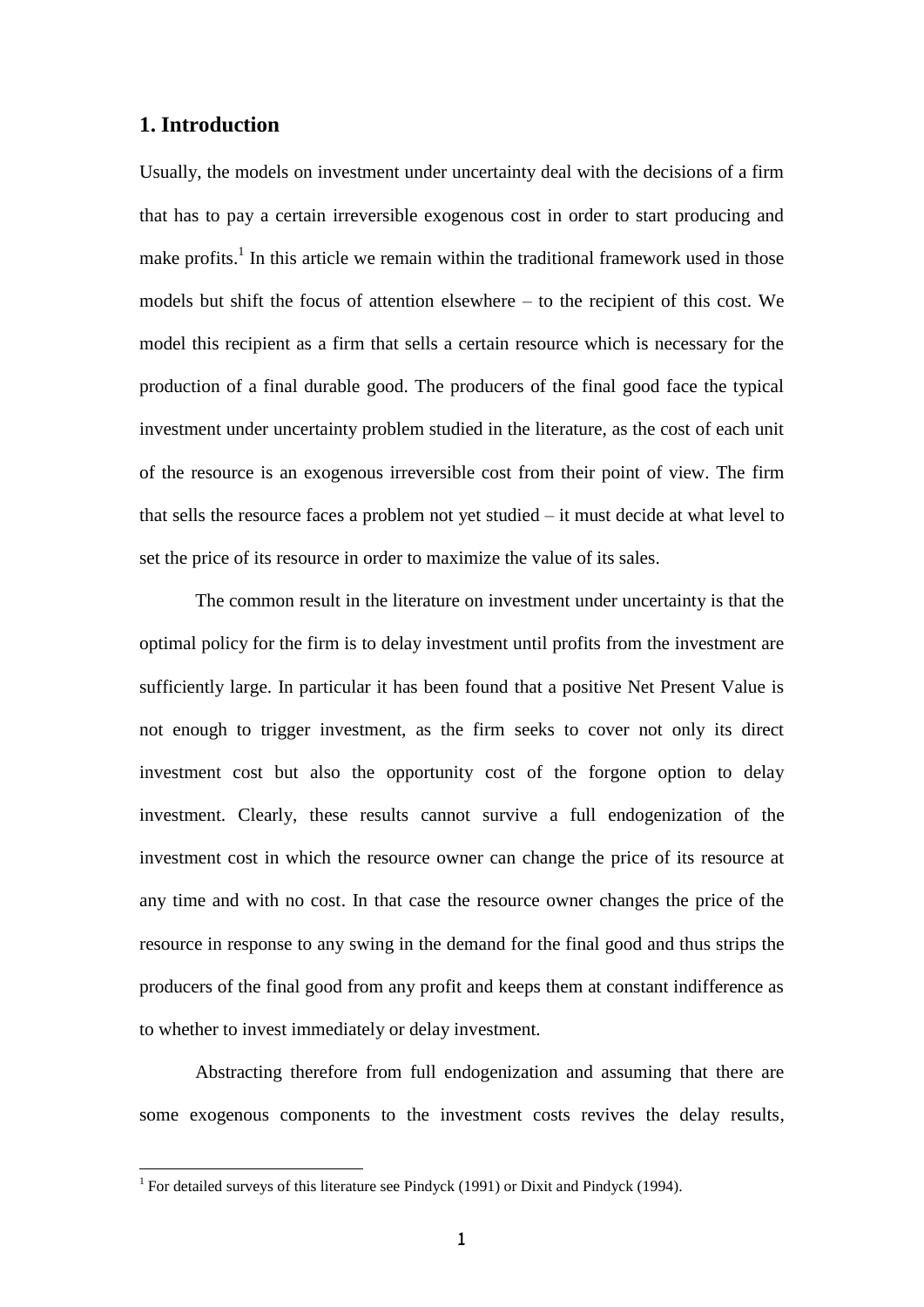although its relevancy is nonetheless weakened as the set of parameter values and market conditions it requires is narrowed.

Specifically, we assume that the resource owner cannot continuously change the price of its resource, possibly due to technical limitations or to costs on doing so. Due to that, the price the resource owner sets for its resource is fixed for at least a certain amount of time. In setting this price the resource owner faces the following dilemma: Pushing the price up yields, on the one hand, more upon selling, but on the other hand it may delay the timing of these sales because it may induce the producers of the final good to delay their purchases until the demand they face sufficiently rises.

For simplicity, we take the assumption of non-continuous changes in the price of the resource to the extremity in which once the resource owner sets the price of the resource it cannot change it anymore. Although extreme, this assumption is in fact the standard one in the relevant literature as all models in that literature assume that the potential investor faces an investment cost that is fixed over time.

We find that if buying this resource is the only cost for the producers of the final good then wishing to receive payments early is the overriding consideration and the resource owner sets its price low enough to induce immediate investment. This occurs for all levels of the demand for the final good. In particular, when this demand is very low the resource owner sets an accordingly low price for its resource rather than set a higher price which it could enjoy later when demand would eventually rise. This happens because when the demand is low the probability of a large surge in it is accordingly small under the standard assumption of a geometric process taken here for the demand dynamics.

A situation where the producers of the final good delay their investments is possible therefore only later on in time if the demand for the final good falls

2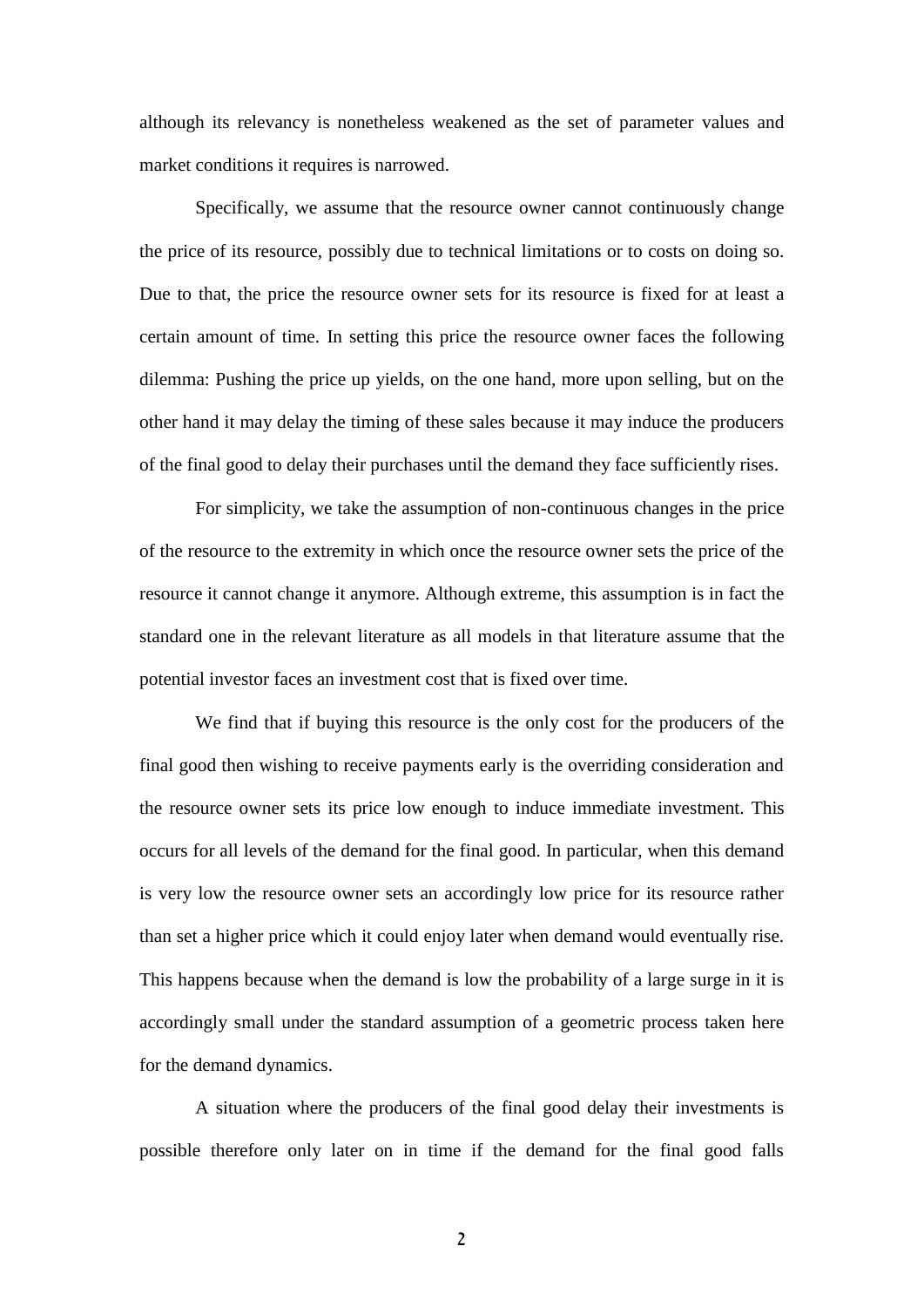sufficiently below its initial level. Note that this possibility hinges on the assumption that the resource owner is limited in its ability to change its price over time. Relaxing this assumption and allowing the resource owner to change the price of its resource over time will make the occurrence of such delay periods even less plausible.

The finding that the resource owner sets its price low enough to induce immediate investment is avoided if the investment costs of the producers of the final good contain not just the endogenously set price of this resource but also another component, exogenous in its nature. We find that this exogenous component alters the relative force of the two factors in the dilemma described above, and thus enables the result that the resource owner sets a price which sends the market to a period of delayed investments. Specifically, we find that the resource owner does so if the demand for the final good is sufficiently low, and then investments take place only later on when the demand for the final good sufficiently rises. Only if initially the demand for the final good is sufficiently high does the resource owner set a price that induces immediate investment.

As stated above, the subject at the focus of this article has never to our knowledge been studied. The study closest to ours is Yu et al. (2007) who examine a case where the irreversible investment cost of the firms is subject to the endogenous decisions of a government. Yet, it does not share the key element of our study, namely that the irreversible cost of the producers of the final good is the cost of a necessary resource or right determined endogenously by its owner. Specifically, they compare two policy alternatives for a host country wishing to draw in FDI: entry cost subsidy and tax rate reduction. Another study that is somewhat close to the current article is de Villemeur, Ruble and Versaevel (2014) who analyze a model in which an upstream producer is choosing the price it requires from a downstream producer for an input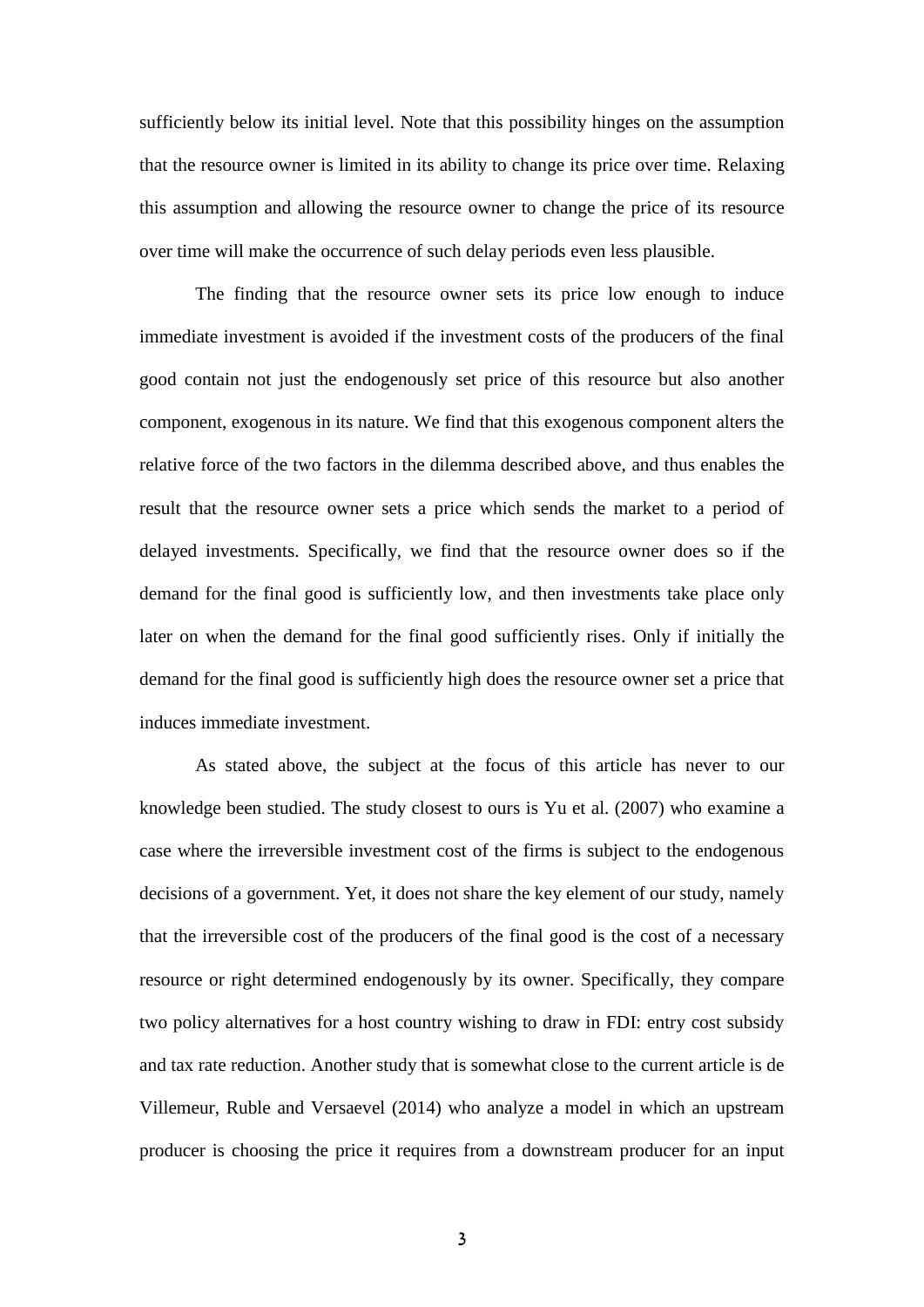required to the production of a final good. Yet, in that article there is also an exogenous investment cost that the upstream producer has to pay in order to produce the input it then sells to the downstream producer. The focus of that article is on questions of efficiency of this market structure, and by that it strongly differs from our study which focuses on the way that endogenizing the investment cost affects the main results of the relevant literature. In particular, in their model the upstream producer has no knowledge of the current demand and the current price in the market for the final good. Therefore, by construction, they cannot study if and how the producer of the necessary input adjusts the price it sets for that input according to the demand for the final good.

Several articles studying the possibility of speeding-up investment by subsidizing the investment cost are also close to the current study due to the partly endogenous net investment cost they model. The current study differs from them mainly in our focus on maximizing profits from receiving the investment costs, rather on public welfare from speeding-up investment. See Di Corato (2016) for a typical model of that literature, as well as for a survey of its main articles.

The article is organized as follows. In section 2 the model is presented and the value of the resource to its owner is analyzed. In section 3 the resource owner's choice of the price of the resource and the resulting immediate market situation – sales or inaction – is analyzed for the case where the resource owner maximizes its profits. Section 4 offers some concluding remarks.

## **2. The Model**

Consider the market for the durable good *X*. Production of *X* requires the resource *N*. The seller of *N* is a monopoly that sets the price *k* per each unit of *N*. Once *k* is set – it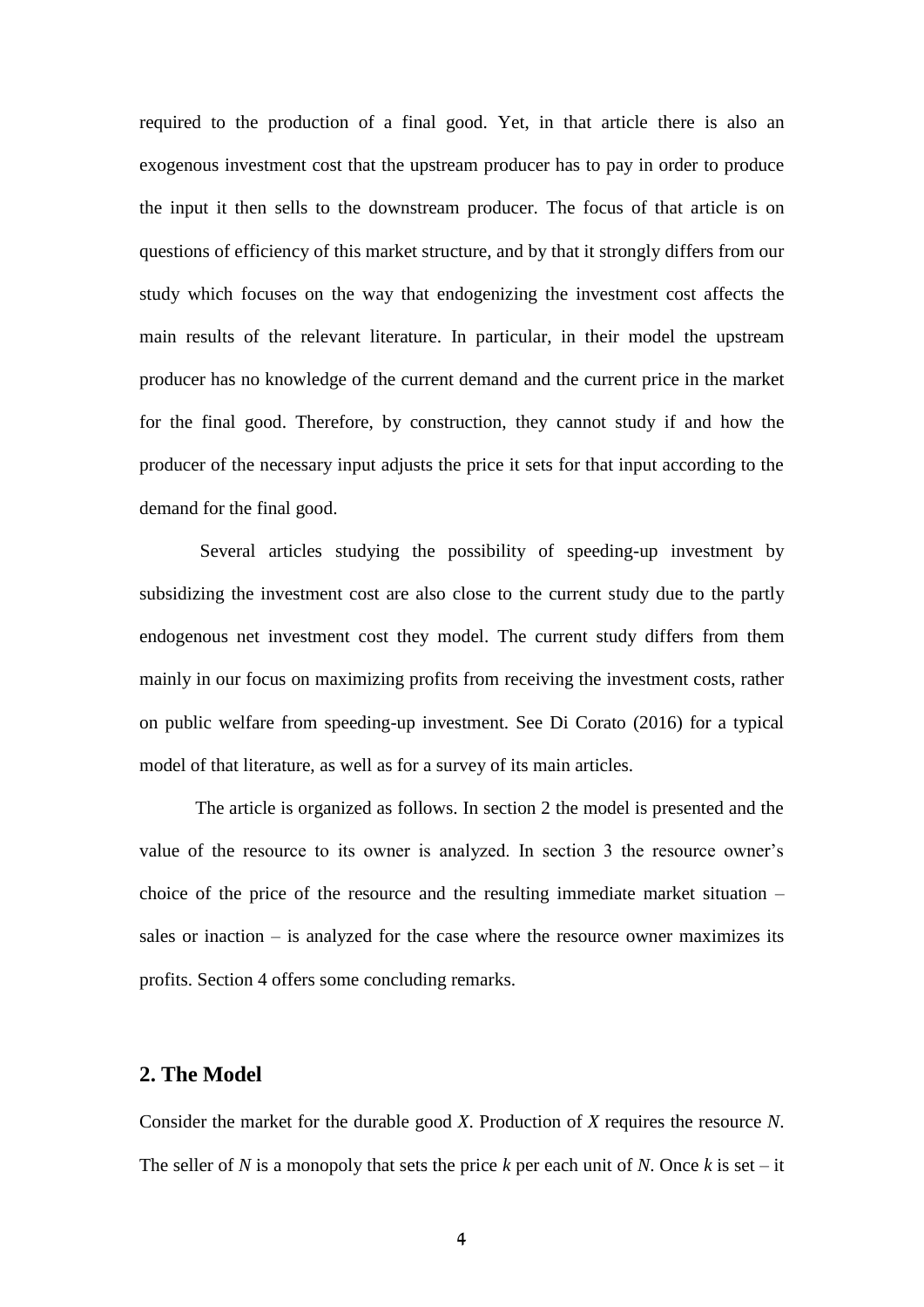cannot be changed anymore. We assume that the *X* producers can buy *N* any time they choose and that each time they do so they must transform it to *X* immediately. All *X*  producers are risk-neutral and have the same production process: a unit of *N* is transformed to a unit of *X* at a cost *w*. The demand for *X* is given by:

$$
(1) \tP = \frac{A}{Q^{\alpha}},
$$

where Q is the aggregate amount of good X and P is the price of X. The parameter  $\alpha$  is positive and  $-1/\alpha$  is the demand elasticity. *A* is a geometric Brownian motion and its dynamics are described by the following rule:

$$
(2) \qquad dA = \mu A dt + \sigma A dZ,
$$

where *Z* is the standard Wiener process satisfying at each point in time:

(3) 
$$
E(dZ) = 0
$$
,  $E[(dZ)^2] = 1$ .

 $\mu$  and  $\sigma$  are constants and  $\sigma > 0$ . By Itô's lemma and (1), when *Q* is unchanged the evolution of *P* is governed by:

$$
(4) \qquad dP = \mu P dt + \sigma P dZ,
$$

which means that *P* is a geometric Brownian motion too.

We denote the discount rate relevant to the *X* producers and to the resource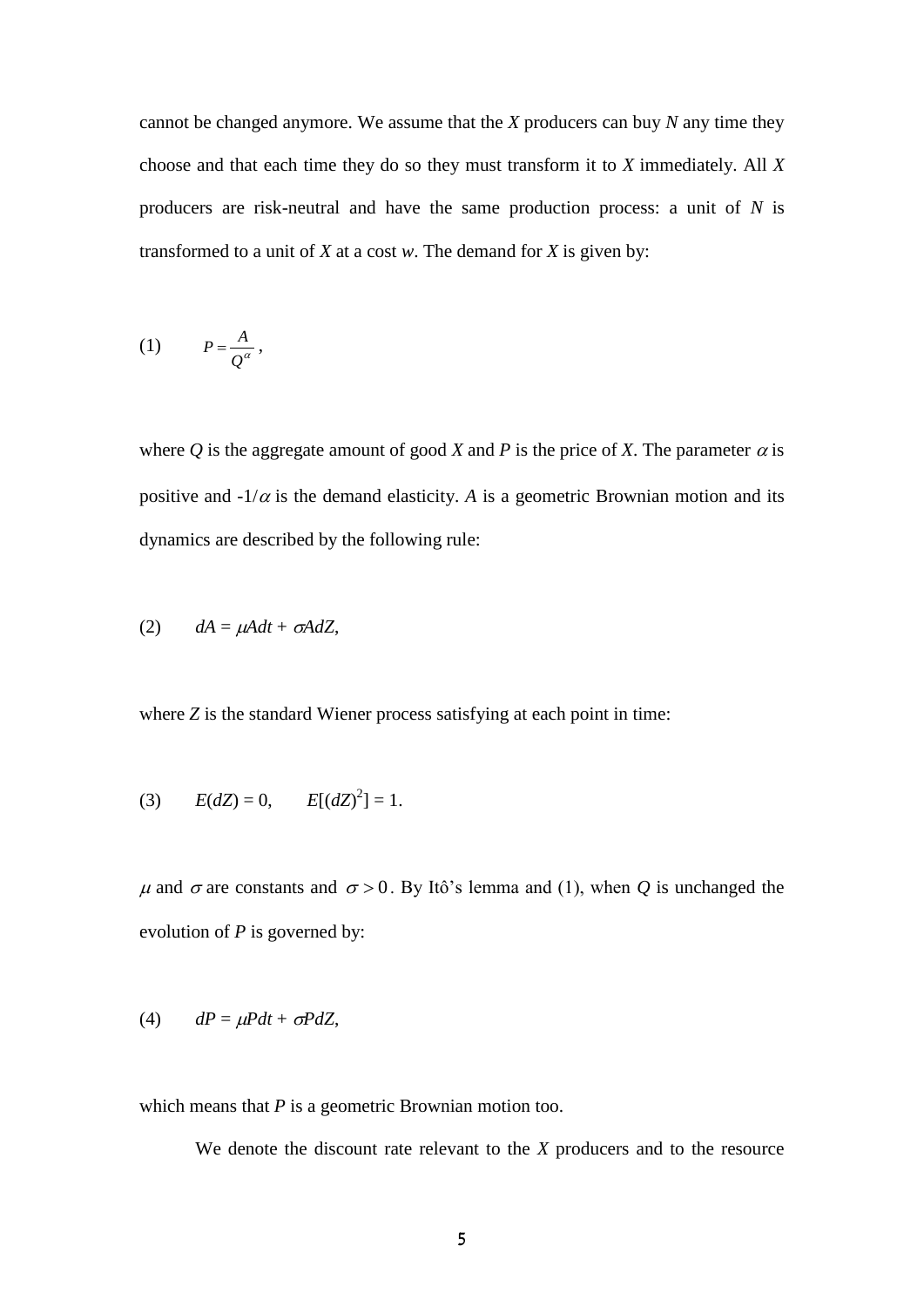owner by *r*. Following Dixit (1989) we assume that  $r > \mu$ , an assumption that makes the expected rate of growth of *P* smaller than the discount rate, preventing thus the value of the firms that produce *X* from going to infinity.

Under this modeling, the *X* market is the same market studied by Leahy (1993). As Leahy (1993) shows, under this setup there is a threshold price,  $P_H$ , that characterizes the optimal policy of each single *X* producer: when  $P < P_H$  the *X* producer does nothing, when  $P$  hits  $P$ <sup>*H*</sup> the *X* producer buys some *N* and produces *X* from it. This optimal policy is the same for all *X* producers since they are identical. The firms' purchases of *N* increase the supply of *X* and prevent *P* from rising above  $P_H$ . As Leahy (1993) shows, the value of  $P_H$  is:<sup>2</sup>

(5) 
$$
P_H = \frac{\beta}{\beta - 1} (r - \mu)(k + w),
$$

where  $\beta$  is the positive root of the quadratic:

(6) 
$$
\frac{1}{2} \cdot \sigma^2 \cdot Y^2 + \left(\mu - \frac{1}{2} \cdot \sigma^2\right) \cdot Y - r = 0.
$$

1

Applying  $Y = 0$  and then  $Y = 1$  and using the assumption that  $r > \mu$  shows that one root of this quadratic (denoted  $\gamma$ ) is negative and the other one, denoted  $\beta$ , exceeds unity.

Given the initial values of *A* and *Q* the resource owner sets a value of *k*

<sup>&</sup>lt;sup>2</sup>Throughout most of his paper, Leahy (1993) studies a more general case than the one presented here. In page 1119, though, the analysis takes several assumptions that make it entirely equivalent to the current model. The second equation in p.1199 is equation (5) of the current paper. Some notational differences should be mentioned: the investment threshold is denoted  $P_H$  here and  $\overline{P}$  there; the irreversible cost of producing a unit is denoted there by *k* while here it is  $k + w$ ; the positive root of equation (6) is denoted  $\beta$  here while denoted by Leahy as  $\alpha$ . All the other notations are identical.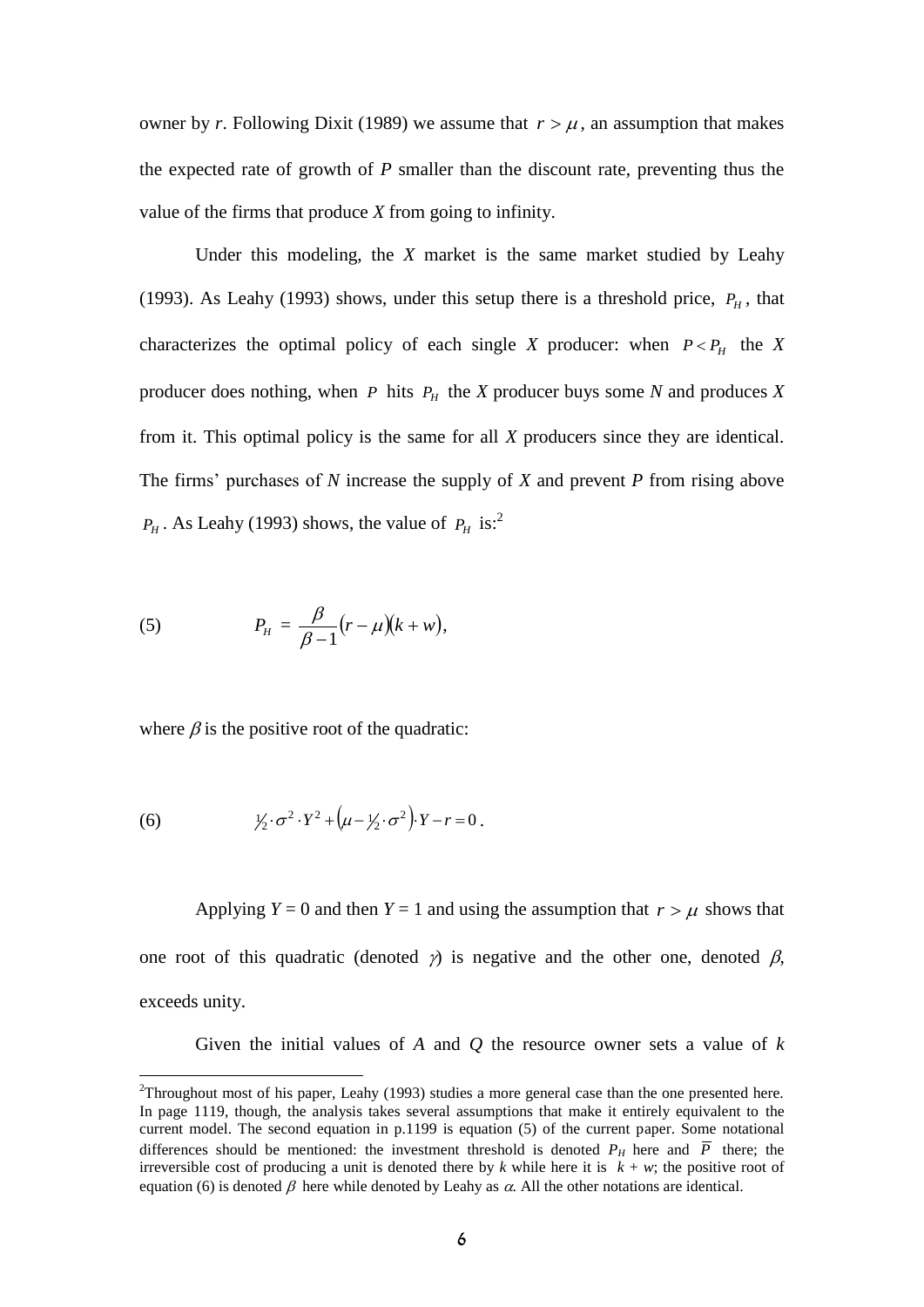optimally. In the following sub-section 2.1 we start with the case where this value of *k* is sufficiently high to make the producers of *X* delay their purchases of *N*, i.e., the case where  $A/Q^{\alpha} \le P_H(k)$ . By (5), in this case *k* is in the range:

(7) 
$$
k \geq \frac{(\beta - 1)A}{\beta(r - \mu)Q^{\alpha}} - w \equiv k^*
$$

Next, in sub-section 2.2, we analyze the case where the resource owner sets a value of *k* in the range  $0 < k < k^*$ . This leads to  $A/Q^{\alpha} > P_H(k)$  and induces immediate purchase of *N* by the *X* producers, purchases that increase *Q* until  $A/Q^{\alpha} = P_H(k)$ .

## **2.1 Delaying purchases of** *N*

In this case, the *X* producers delay their purchases of *N* because the resource owner sets a value of *k* that leads to an investment threshold, *PH*, which is above the market price. *P*.

Throughout the article we use the term "the value of the resource" for the present value of the stream of revenues that the resource owner extracts from selling *N* to the *X* producers. Let  $V(A, Q, k)$  denote this value in the range defined by (7) given the current levels of *A* and *Q* and given a value of *k*. By Itô's lemma,

(8) 
$$
dV(A, Q, k) = \left[ V_A(A, Q, k) \mu A + \frac{1}{2} V_{AA}(A, Q, k) \sigma^2 A^2 \right] dt + V_A(A, Q, k) \sigma A dZ
$$

and due to (3):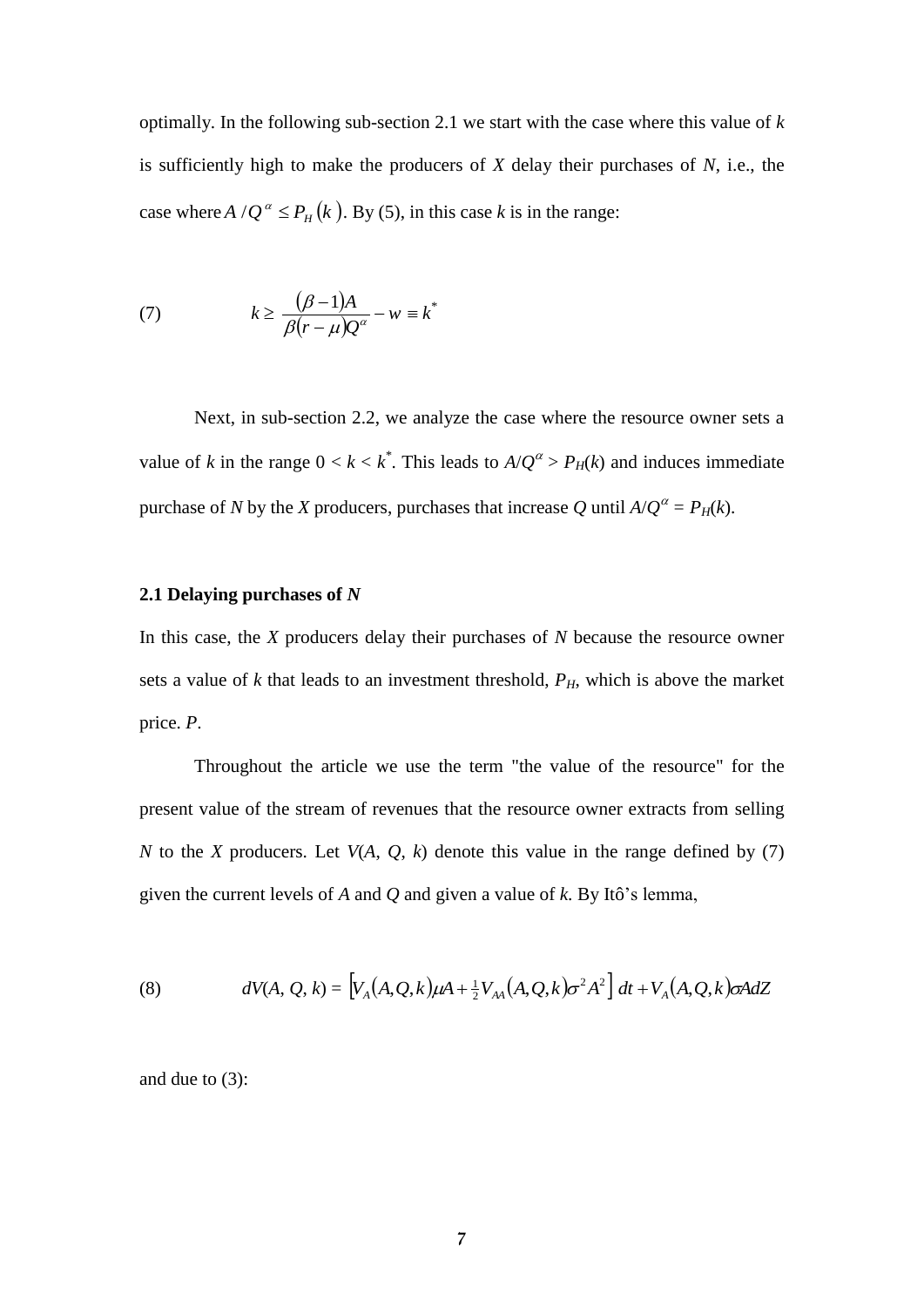(9) 
$$
\frac{E[dV(A, Q, k)]}{dt} = V_A(A, Q, k)\mu A + \frac{1}{2}V_{AA}(A, Q, k)\sigma^2 A^2
$$

Equation (9) captures the resource owner's expected capital gain due to the change in *A* over time. The no-arbitrage condition implies that this expected capital gain should equal the normal return to the resource. This implies:

(10) 
$$
\frac{E[dV(A,Q,k]}{dt} = rV(A,Q,k)
$$

Applying (9) in (10) and rearranging yields:

(11) 
$$
V_A(A, Q, k)\mu A + \frac{1}{2}V_{AA}(A, Q, k)\sigma^2 A^2 - rV(A, Q, k) = 0
$$

(11) is a second-order homogenous differential equation. Trying a solution of the form *V*(*A*, *Q*, *k*) = *C*(*Q*, *k*)*A*<sup>*Y*</sup> yields the quadratic captured by (6). Recall that the two roots of this quadratic satisfy  $\gamma < 0$  and  $\beta > 1$ . Thus:

(12) 
$$
V(A, Q, k) = H(Q, k)A^{\gamma} + B(Q, k)A^{\beta}
$$

where  $H(Q, k)$  and  $B(Q, k)$  are to be determined using two benchmark requirements. To do so recall that *V*(*A*, *Q*, *k*) captures the value of future sales of *Q* that occur each time *A* is sufficiently high so that *P* hits the investment threshold  $P<sub>H</sub>$ . However, if *A* is close to 0 then the probability of *A* ever rising so high is zero as well. In that case, therefore, the value of the resource is 0. Formally: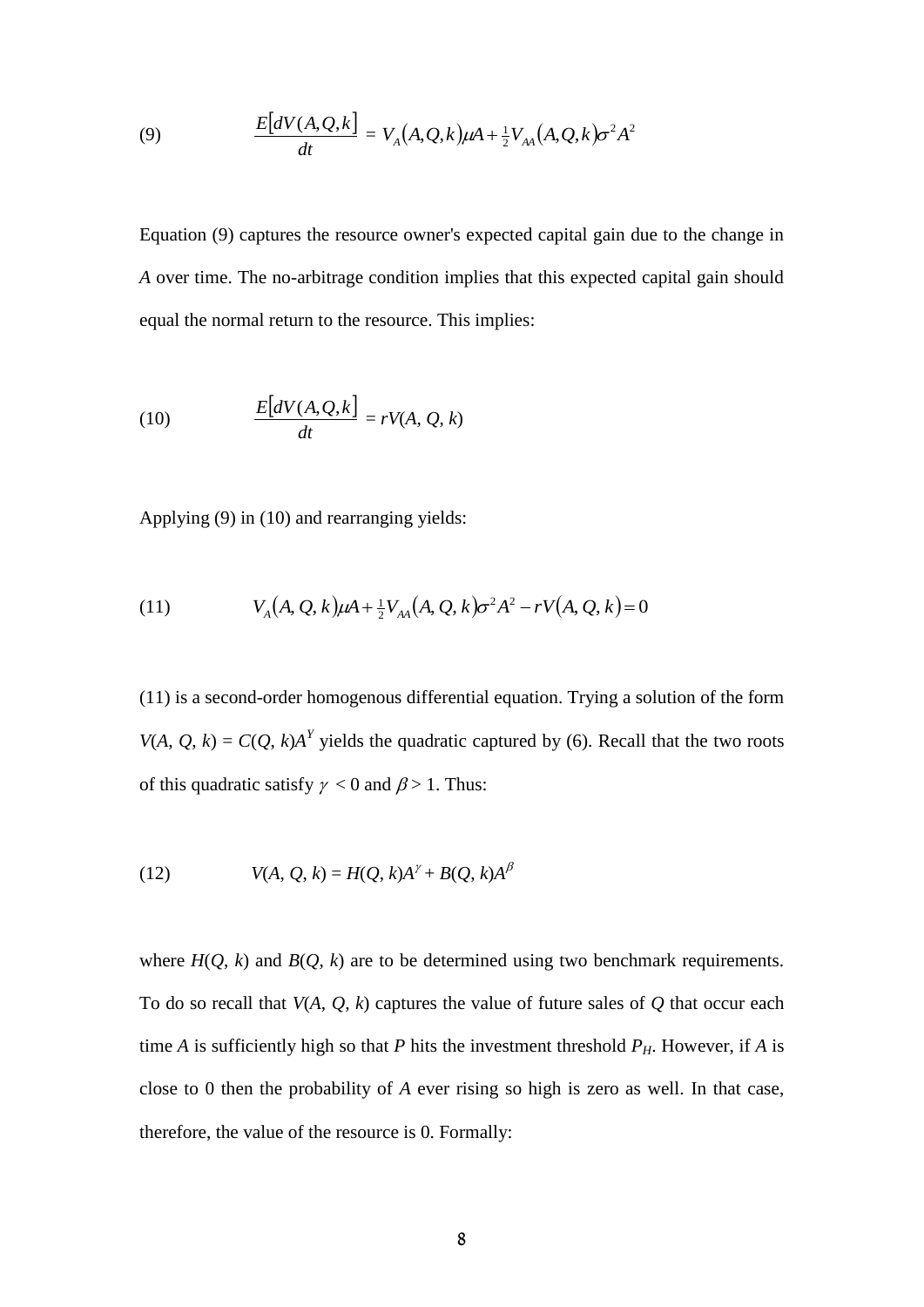$$
(13) \qquad \qquad \lim_{A \to 0} V\left(A, Q, k\right) = 0
$$

Since  $\gamma$  is negative, (13) implies that  $H(Q, k) = 0$ .

We now turn to finding  $B(Q, k)$ . As appendix A shows, the condition for a noarbitrage evaluation of the value of the resource in the time instants when there are changes in *Q*, i.e., when  $A/Q^{\alpha} = P_H$ , is the following Value Matching Condition:

(14) 
$$
V_Q(A, Q, k) = -k
$$
.

Thus, by (12), (14) and  $H(Q, k) \equiv 0$ , when  $A/Q^{\alpha} = P_H$ :

$$
(15) \t B_Q(Q,k)A^{\beta} = -k.
$$

Applying  $A/Q^{\alpha} = P_H$  in (15) and rearranging it, yields that when  $A/Q^{\alpha} = P_H$ :

(15') 
$$
B_Q(Q, k) = -\frac{k}{Q^{\alpha\beta}P_H^{\beta}}.
$$

Straightforward integration of  $B<sub>Q</sub>(Q, k)$  leads to:

(16) 
$$
B(Q,k) = \frac{k}{(\alpha\beta - 1)Q^{\alpha\beta - 1}P_H^{\beta}} + C
$$

As *Q* goes to infinity *P* goes to 0 and the probability of *P* ever reaching  $P_H$ goes to zero as well. This implies that the resource owner is not going to sell any *N* in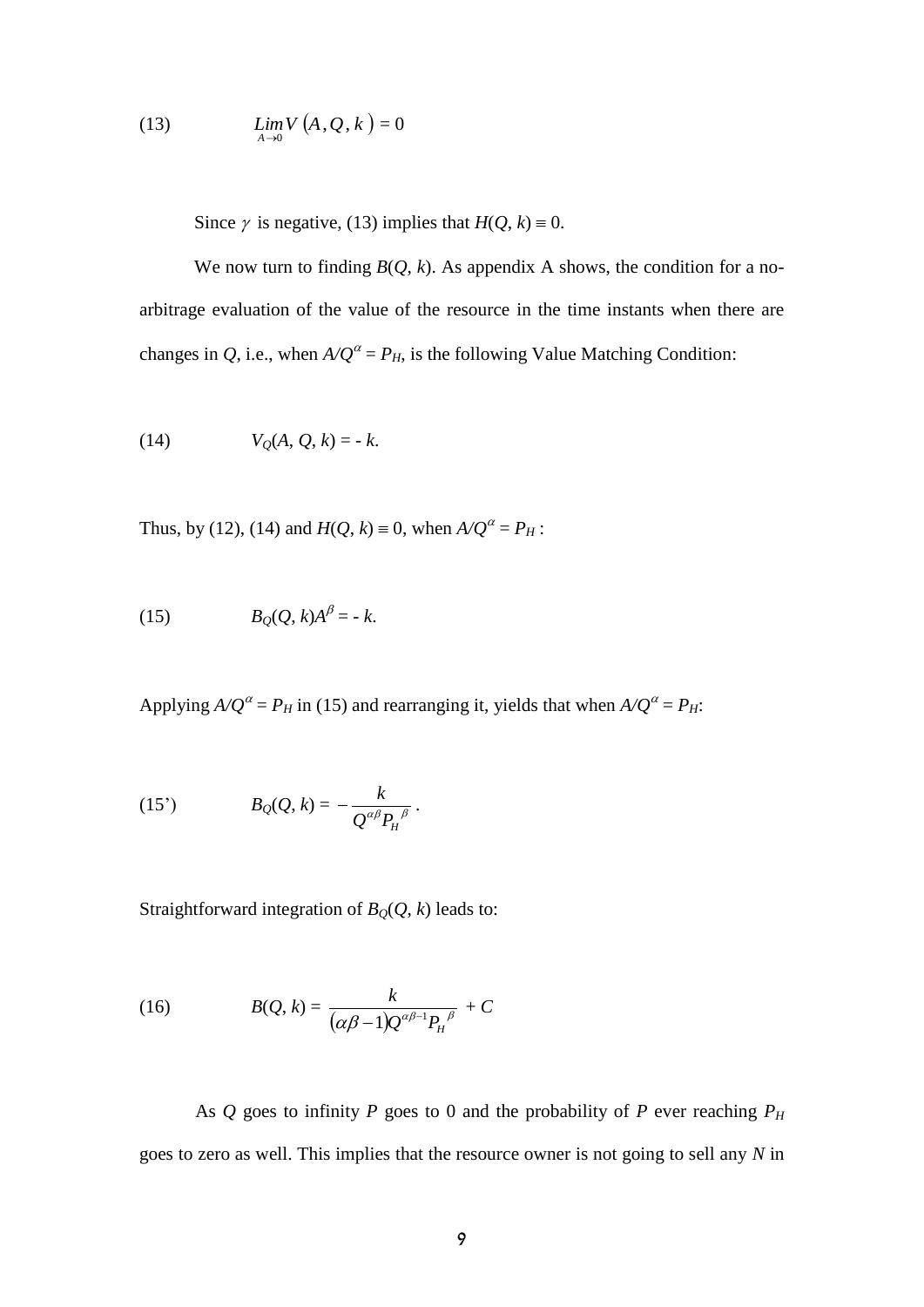the future and its value is therefore 0, i.e.:

(17) 
$$
Lim_{Q\rightarrow\infty}B(Q,k)=0.
$$

This benchmark dictates a distinction between two cases based on the value of  $\alpha$ . We start with a case in which  $\alpha < 1/\beta$ . In this case, Q in the denominator of the first term at the RHS of (16) is raised by a negative power and as it goes to  $\infty$  the entire term goes to  $-\infty$ . This, taken together with (17), implies that *C* goes to  $\infty$ , and therefore that so are  $B(Q, k)$  and  $V(A, Q, k)$  for each finite level of  $Q$ .

The economic logic underlying the infinite value of the resource in this case is based on the relation between  $\alpha$  and the elasticity of demand which is -1/ $\alpha$ . The smaller  $\alpha$ , the larger the demand elasticity and therefore the larger the increase in  $\mathcal Q$ each time that *P* hits  $P_H$ . Thus, the smaller  $\alpha$ , the faster the process of sales of the resource *N* and the less heavily discounted are its revenues. This drives the value of future sales of *N* to infinity when  $\alpha$  is sufficiently small, namely – below  $1/\beta$ . This case is not in the focus of this study and from here on we assume  $\alpha > 1/\beta$ .

Returning to (16) and (17), now with  $\alpha > 1/\beta$ , the first term at the RHS of (16) goes to zero as  $Q$  goes to infinity, implying that  $C=0$ . Applying (5),  $C=0$ , (7), (16) and  $H(Q, k) \equiv 0$  in (12) yields:

(18) 
$$
V(A, Q, k) = \frac{(k^* + w)^{\beta} Q}{\alpha \beta - 1} \cdot \frac{k}{(k + w)^{\beta}},
$$

From the first order condition  $V_k(A, Q, k) = 0$  it follows that the value of *k* that maximizes  $V(A, Q, k)$  is: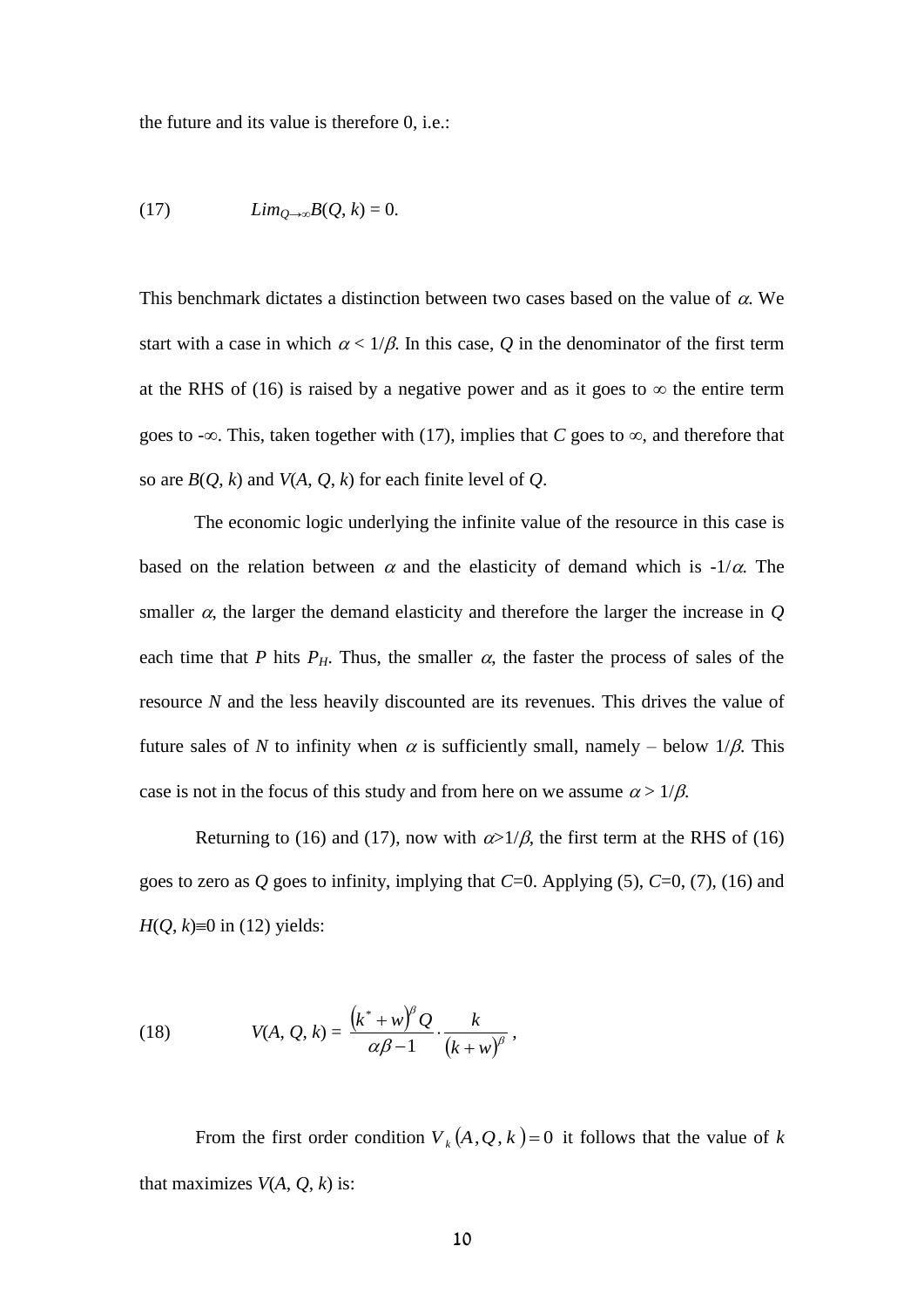$$
(19) \t k_1 \equiv \frac{w}{\beta - 1}.
$$

Applying (19) in (7) shows that  $k_1$  is in the range  $k > k^*$ , in which  $V(A, Q, k)$  represents the value of the resource, iff the following condition holds:

(20) 
$$
\frac{A}{Q^{\alpha}} < \frac{\beta^2 (r - \mu) w}{(\beta - 1)^2} \equiv P^*.
$$

(20) implies that the resource owner will set a value of  $k$  that is sufficiently large to make the *X* producers delay their purchases *N* if current demand in the *X* market is sufficiently low so that the market price is below *P \** .

Note that if *w*=0, i.e., if the *X* producers do not face costs except for the purchase of *N*, then condition (20) cannot hold. In that case the function  $V(A, Q, k)$  is strictly decreasing and maximized at the lower boundary of its definition range, namely at *k*=*k \** , implying that the resource owner does not set *k* high enough to send the market to an inaction period.

From continuity it follows, by applying (7) in (18), that at instants in which  $A/Q^{\alpha} = P_H$  and the *x* producers invest, the value of the resource is:

(21) 
$$
V(A, Q, k) = \frac{k}{\alpha \beta - 1} Q.
$$

## **2.2 Inducing immediate purchases of** *N*

The *X* producers immediately purchase *N* when the market price,  $P = A/Q^{\alpha}$ , exceeds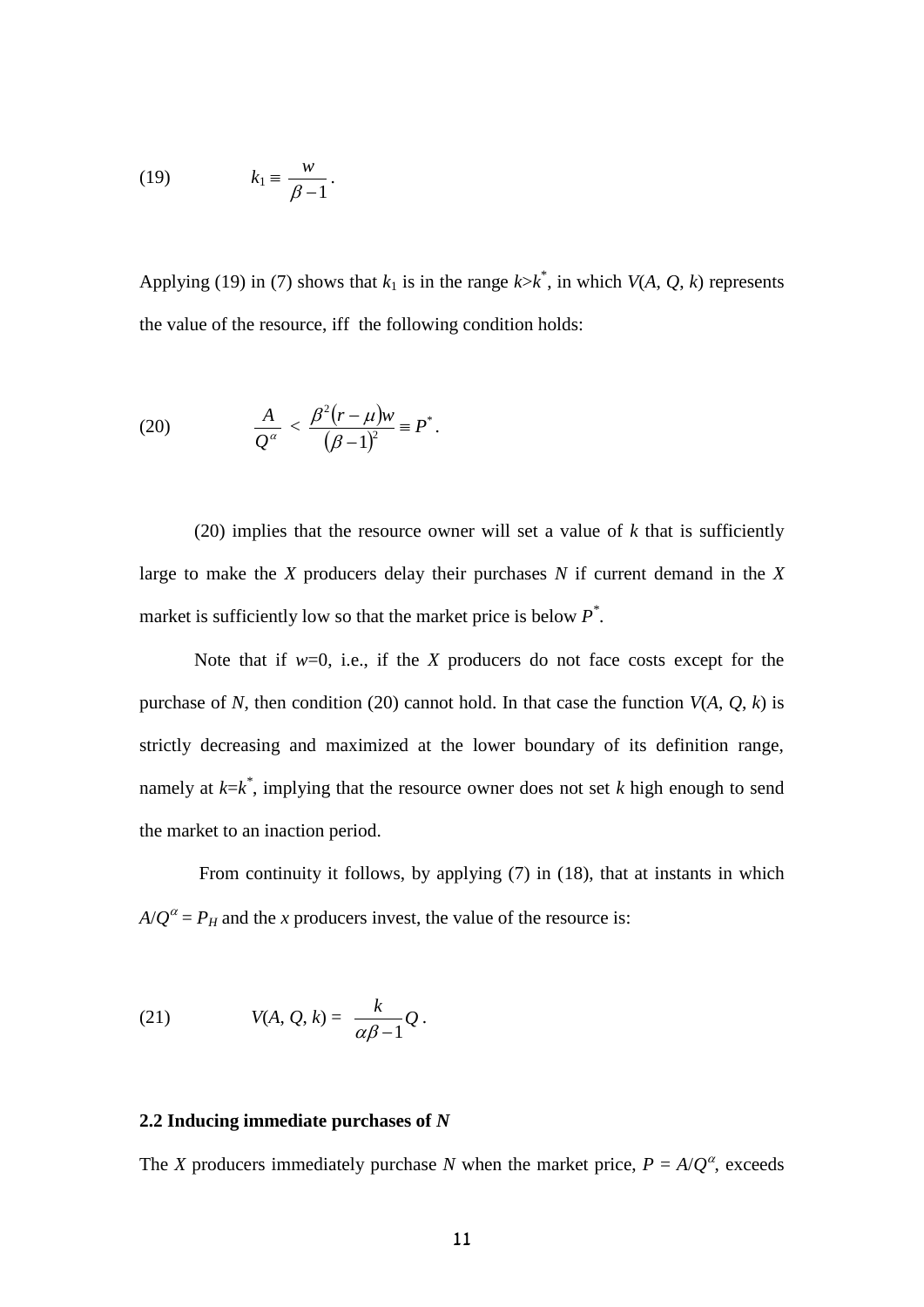the threshold  $P_H$ . This investment immediately raises  $Q$  to  $Q_1$  so that the price becomes  $P = A/Q_1^{\alpha} = P_H$ . This rise from Q to  $Q_1$  rewards the resource owner with  $k(Q_1 - Q)$ .

Let  $G(A, Q, k)$  denote the value of the resource in the range where immediate investment takes place,  $k < k^*$ , given the current levels of *A* and *Q* and also for a given value of *k*. Equation (22) below shows  $G(A, Q, k)$  as the sum of two factors: First, the immediate proceeds  $k(Q_1 - Q)$ ; Second, the value of the resource after the quantity immediately becomes  $Q_1$ , as described by (21).

(22) 
$$
G(A, Q, k) = k(Q_1 - Q) + \frac{k}{\alpha \beta - 1} Q_1,
$$

Note that  $Q_1 > Q$  and therefore  $G(A, Q, k) > 0$  throughout the range  $k < k^*$  in which *G*(*A*, *Q*, *k*) is defined. Simplifying (22) and applying  $Q_1 = (A/P_H)^{1/\alpha}$  and (5) in it yields:

(23) 
$$
G(A, Q, k) = JA^{\frac{1}{\alpha}} \frac{k}{(k+w)^{\frac{1}{\alpha}}} - Qk,
$$

where:

(24) 
$$
J = \frac{\alpha(\beta - 1)^{\frac{1}{\alpha}}}{(\alpha\beta - 1)\beta^{\frac{1}{\alpha} - 1}(r - \mu)^{\frac{1}{\alpha}}} > 0.
$$

The following *Proposition 1* shows some important properties of *G*(*A*, *Q*, *k*).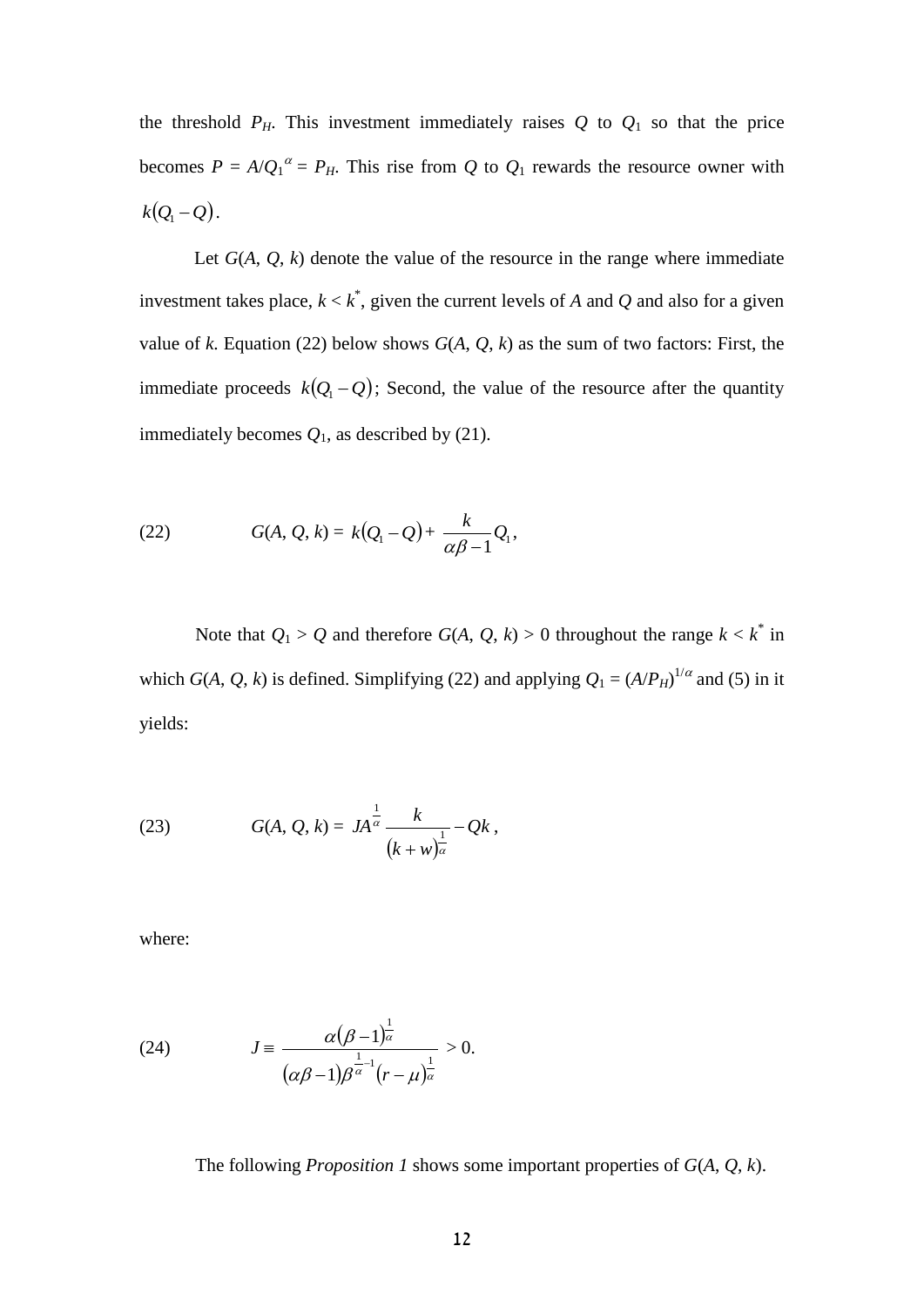#### *Proposition 1*:

- (a) There exists a single value of  $k$  that brings  $G(A, Q, k)$  to a maximum;
- (b) This value of *k*, denoted by  $k_2$ , is an increasing concave function of  $A/Q^{\alpha}$ ;
- (c)  $k_2$  is in the range  $k < k^*$ , the range in which  $G(A, Q, k)$  represents the value of the resource iff  $A/Q^{\alpha} > P^*$ .

*Proof*: In the appendix. □

## **3. The optimal** *k* **when the resource owner maximizes its profits**

In this section we analyze how the optimal  $k$  is chosen in the case where the resource owner is a profit maximizing firm. Based on the analysis in the previous sections, the value of the resource as a function of *A*, *Q* and *k* can be defined and denoted by:

(25) 
$$
VG(A, Q, k) = \begin{cases} G(A, Q, k) & \text{if } 0 < k < k^* \\ V(A, Q, k) & \text{otherwise} \end{cases}
$$

Note that  $V(A, Q, k^*) = G(A, Q, k^*)$  as follows from applying (7) in (18) and then in (23). Two cases should be analyzed now: The case where  $A/Q^{\alpha} < P^*$  and the case where  $A/Q^{\alpha} > P^*$ .

## 3.1 When  $A/Q^{\alpha} < P^*$

In this case  $k_2 > k^*$  as follows from part (c) of *Proposition 1*. Thus, in the range  $k < k^*$ , the value of the resource, represented by  $G(A, Q, k)$ , is increasing in  $k$ . From the analysis in sub-section 2.1 it follows that in the range  $k > k^*$  the value of the resource,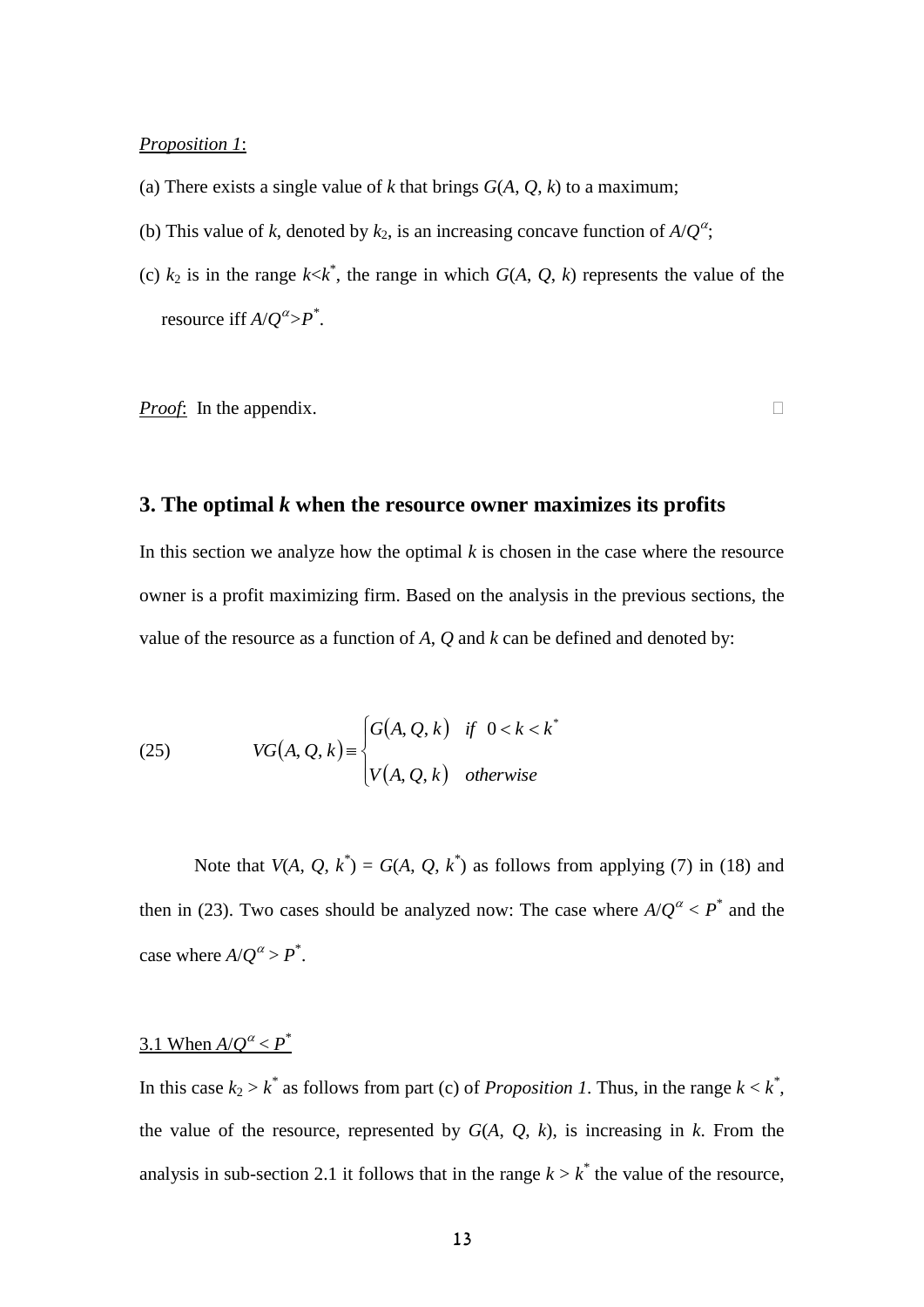now represented by  $V(A, Q, k)$ , reaches a maximum at  $k = k_1$ . Thus, since  $V(A, Q, k^*)$  $A = G(A, Q, k^*)$ , the value of the resource, *VG*(*A*, *Q*, *k*), reaches its maximum in  $k = k_1$ .

The line marked with circles in Figure 1 below presents *VG*(*A*, *Q*, *k*) in this case. The thin line shows  $V(A, Q, k)$  and the thick line shows  $G(A, Q, k)$ .



**Figure 1:** The resource firm's value,  $VG(A, Q, k)$ , when  $A/Q^{\alpha} < P^*$ . The thick line shows  $G(A, Q, k)$ , the thin line shows  $V(A, Q, k)$  and the circles indicate  $VG(A, Q, k)$ . In this case *VG*(*A*, *Q*, *k*) is maximized at  $k = k_1 > k^*$  implying that the resource firm sets a value of *k* sufficiently high to delay purchases of *N* by the *X* producers.

## 3.2 When and  $A/Q^{\alpha} > P^*$

In this case, in the range  $k < k^*$ , the value of the resource, which is represented by *G*(*A*, *Q*, *k*), reaches a maximum at  $k = k_2$  as follows from parts (a) and (c) of *Proposition 1.* Also,  $k_1 < k^*$ , as follows from sub-section 2.1. Thus, in the range  $k > k^*$ the value of the resource, represented now by  $V(A, Q, k)$ , decreases in  $k$ . Therefore, since  $V(A, Q, k^*) = G(A, Q, k^*)$ , the value of the resource is maximized at  $k = k_2$ .

The line marked with circles in Figure 2 below presents *VG*(*A*, *Q*, *k*) in this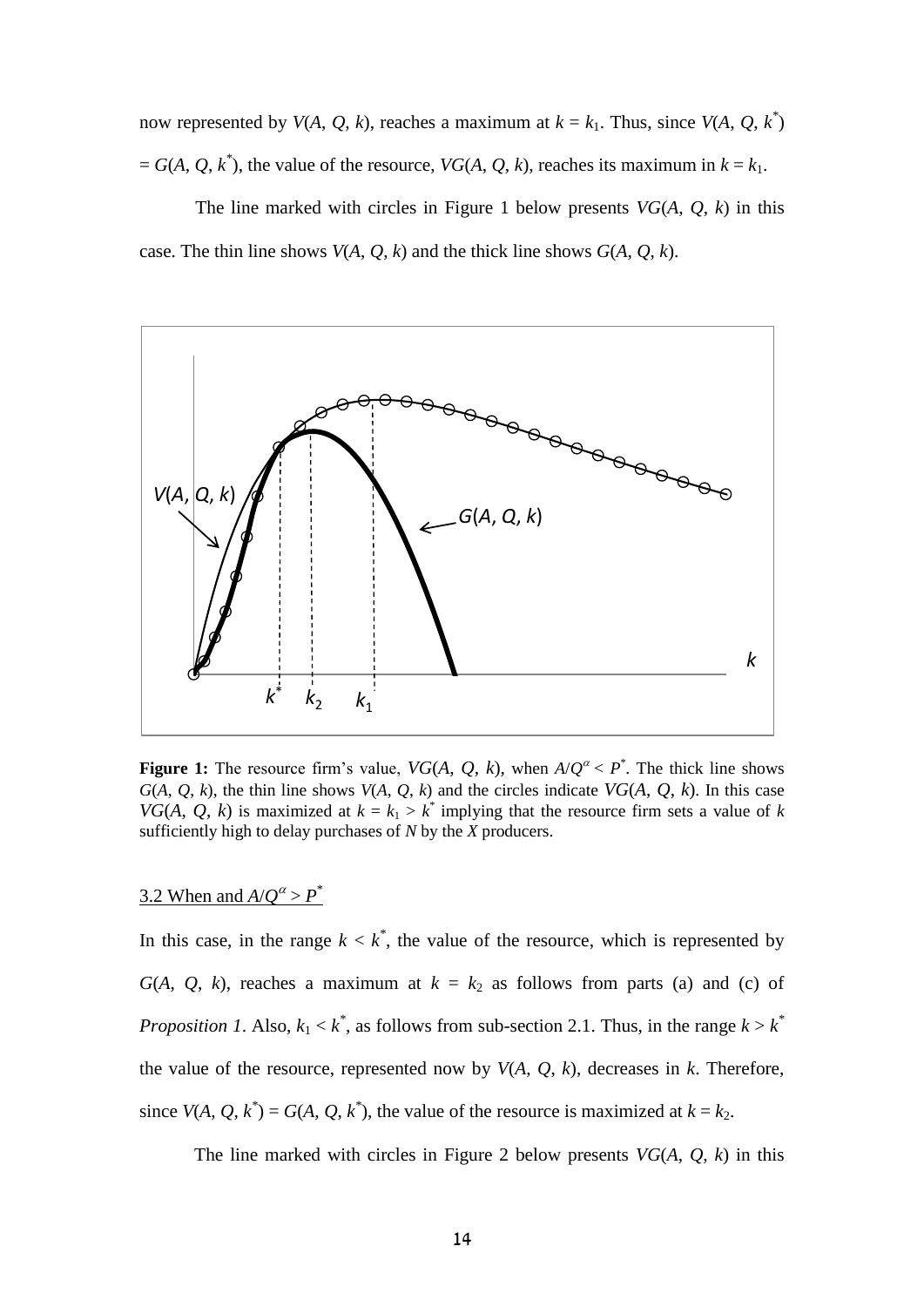case. The thin line show  $V(A, Q, k)$  and the thick line shows  $G(A, Q, k)$ .



**Figure 2:** The resource firm's value,  $VG(A, Q, k)$ , when  $A/Q^{\alpha} > P^*$ . The thick line shows *V*(*A*, *Q*, *k*), the thin line shows  $G(A, Q, k)$  and the circles indicate *VG*(*A*, *Q*, *k*). In this case *VG*(*A*, *Q*, *k*) is maximized at  $k = k_2 < k^*$  implying that the resource owner sets a value of *k* sufficiently low to induce immediate purchases of *N* by the *X* producers.

Based on the analysis of the two previous sub-sections, Figure 3 below shows the optimal *k* as a function of  $A/Q^{\alpha}$ .



**Figure 3:** The optimal *k* as a function of  $A/Q^{\alpha}$ .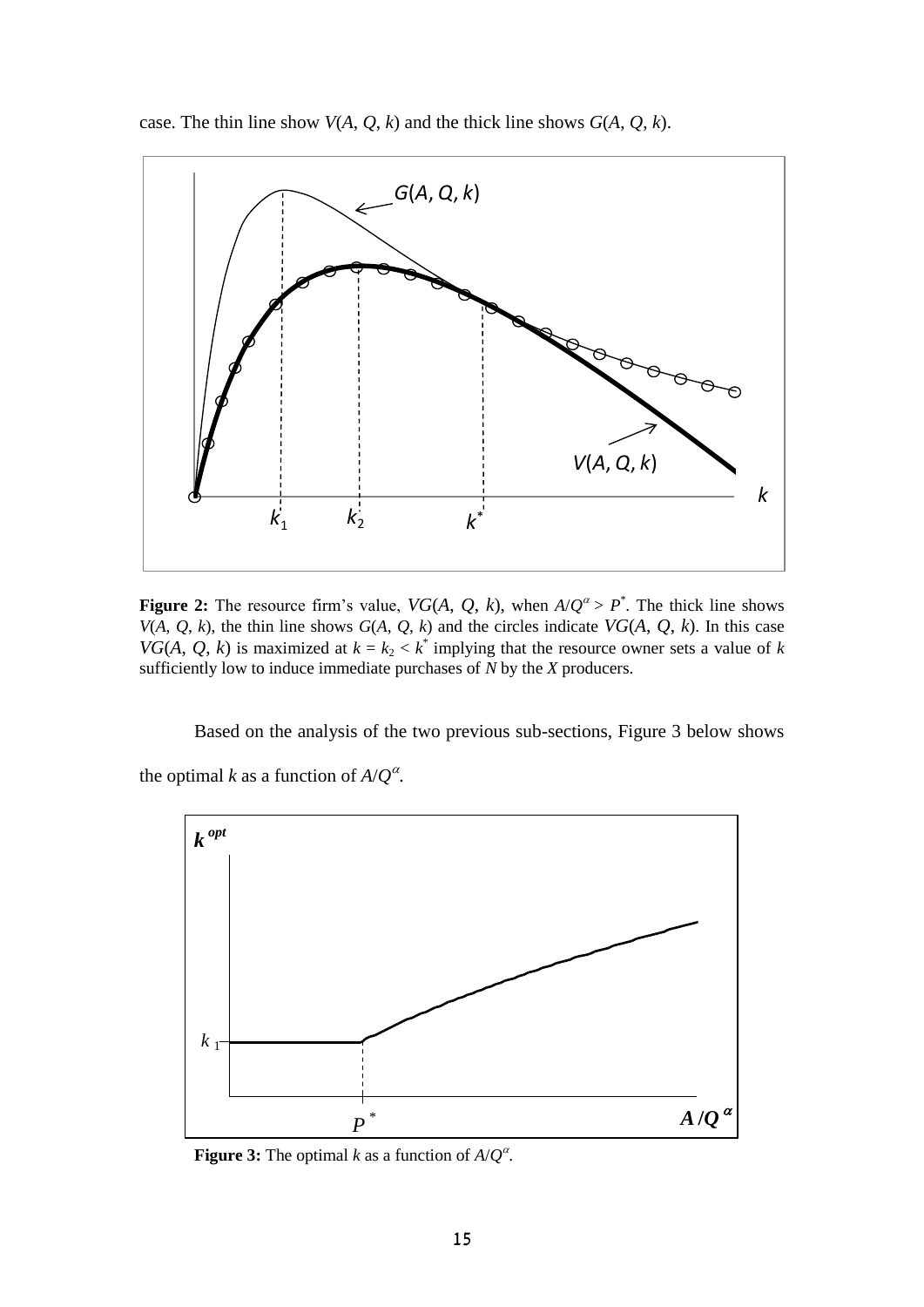## **4. Concluding Remarks**

In this study, we returned to the typical model of investment under uncertainty and examined it from a new angle – that of the recipient of the investment cost. We modeled the recipient of this cost as a firm that sells a resource or a right that is necessary for the production of the final good. The focus of our study was on how the resource owner sets the price of its resource. Our main results was that the main result of the relevant literature, that firms should delay their investments even when their NPVs are positive, loses much of its plausibility. The first reason for that, too trivial to be analyzed in this study, is that continuous endogenous changes of the investment cost shall eliminate the option value of delaying investment. The second reason, analyzed here in detail, is that even if the investment cost cannot be changed after it is optimally set – the recipient of the cost will set it low enough to induce immediate investment and enjoy its receipts sooner.

A key assumption in the model was that the price of the resource cannot be changed on a continuous basis. For simplicity, we took this assumption to its extremity  $-$  i.e., once the price is set, the resource owner may not change it at all under any circumstances. While extreme, this is actually the assumption implicitly taken in all models of the relevant literature. Relaxing this assumption should not change the qualitative results of the analysis, so long as the more general assumption – that there are indeed some technical barriers or costs to changing the price of the resource continuously – is maintained.

## **Appendix**

#### **A. Establishing condition (14)**

In this appendix we derive the benchmark condition (14) for the value of the resource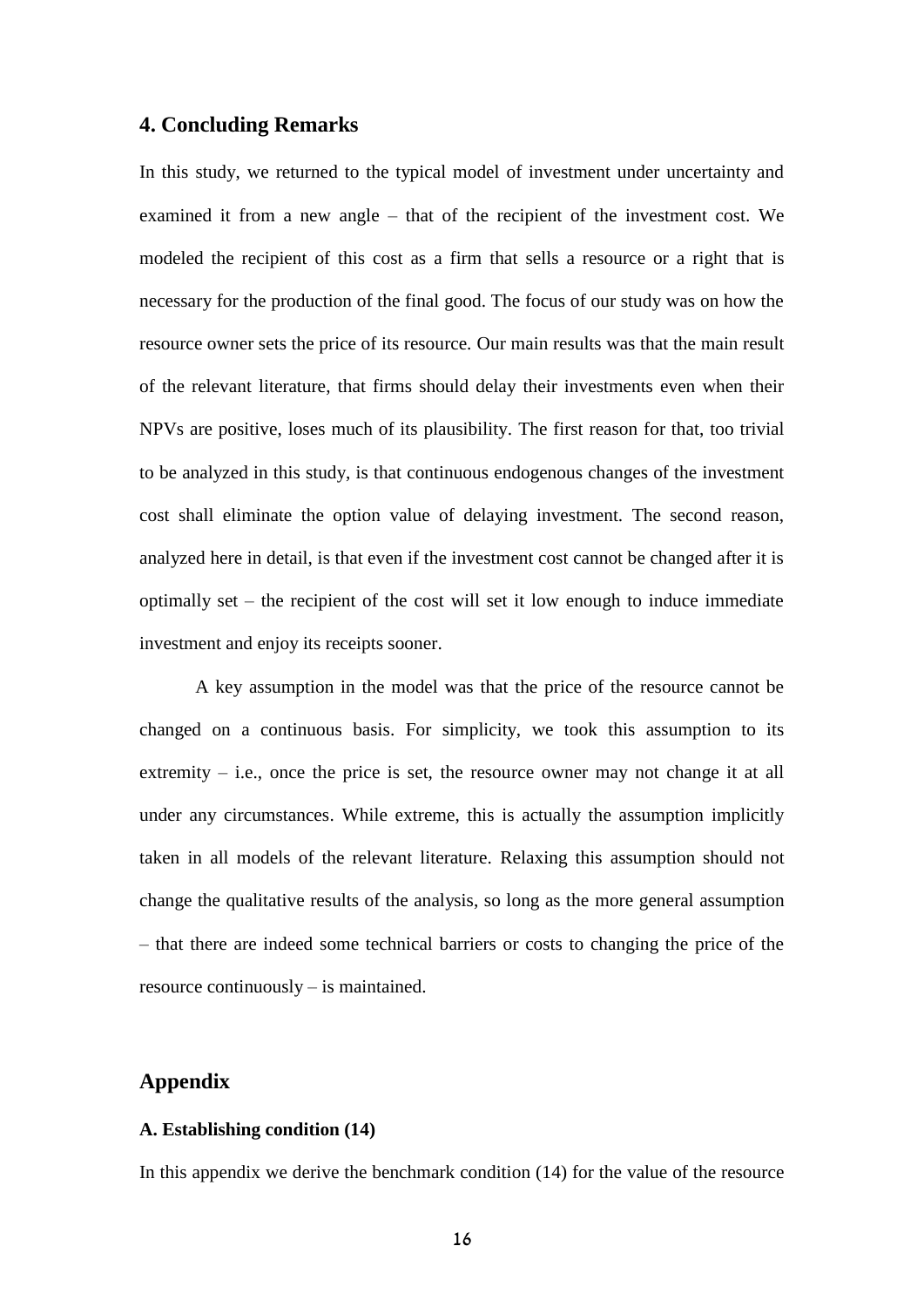at the time instants in which  $P$  hits  $P$ <sup> $H$ </sup>. Typically, articles in the relevant literature use value matching conditions of this type without providing a detailed derivation of them. Instead they merely refer to other articles using this condition in similar models. Here, we do offer a full derivation of this condition because under the unique viewpoint of the current paper, this condition characterizes the value function of the recipient of the investment cost rather then the value function of the investor.

To derive this condition we use the discrete approximation of a Brownian Motion presented in Dixit (1991). Since it is more convenient to perform this approximation for a Brownian Motion rather than for a Geometric Brownian Motion, the analysis is based on the function:

(A.1) 
$$
F(a, Q, k) \equiv V(A, Q, k)
$$

where  $a \equiv \text{ln}A$ . Due to this definition, by Itô's lemma, *a* is a Brownian Motion since *A* is a Geometric Brownian Motion. The drift and variance parameters of *a* are denoted here by  $\mu_a$  and  $\sigma_a^2$ . To approximate the motion of *a* we divide time to small intervals of length  $\tau$  and the variable *a* space into steps of size  $\xi$ . The variable *a* now ranges over a discrete set of values *a<sup>i</sup>* such that:

$$
(A.2) \t a_{i+1} - a_i = \xi \t for all i.
$$

Starting at state  $a_i$ , time  $\tau$  later the variable  $a$  takes with probability  $p$  a step down to the value of  $a_{i-1}$ , or takes with probability  $q=1-p$  a step up to the value of  $a_{i+1}$ . Two conditions relating  $\tau$ ,  $\xi$ ,  $p$  and  $q$  to  $\mu_a$  and  $\sigma_a$  should be used in order to make this process an approximation of the original Brownian Motion. First: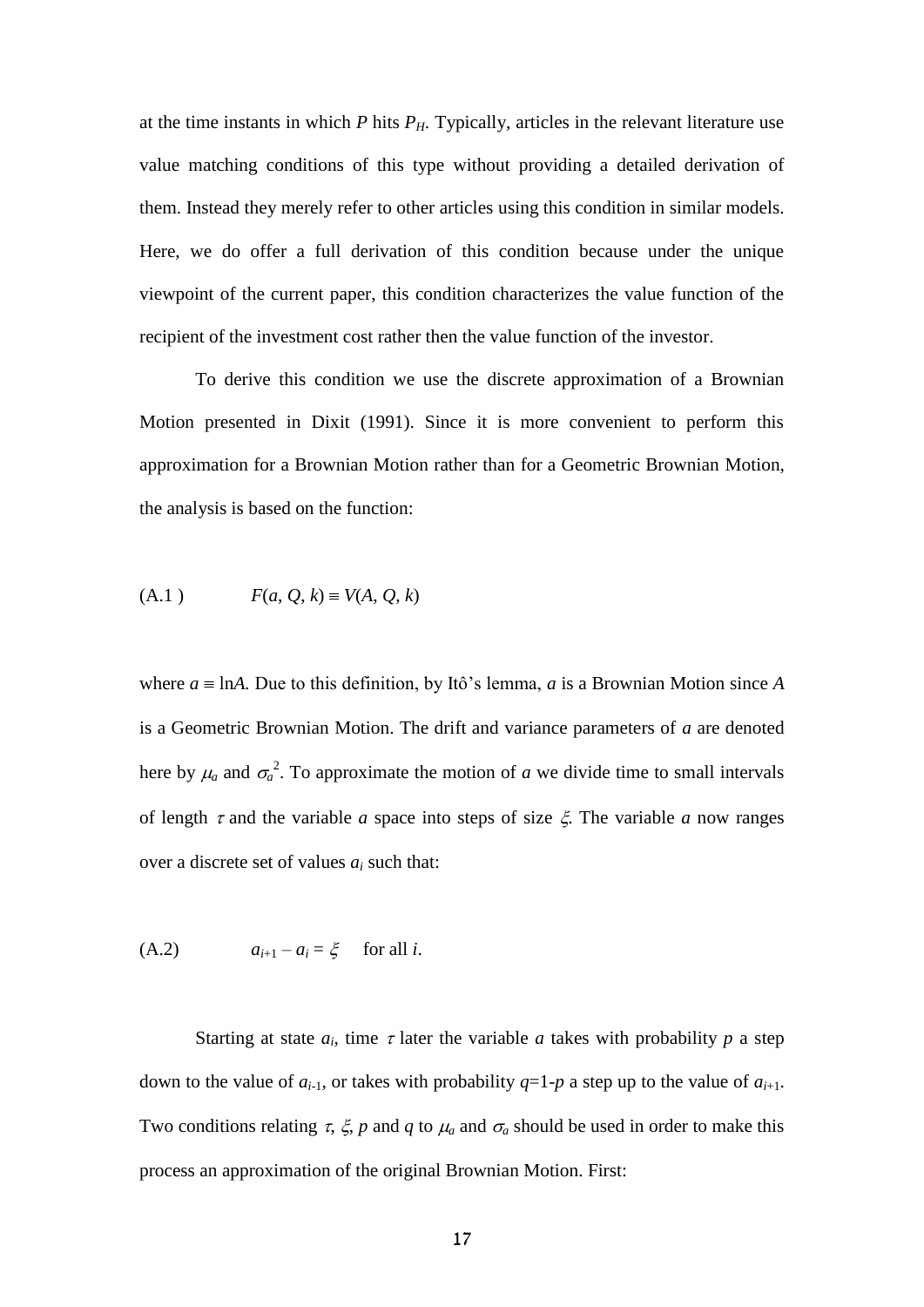$$
(A.3) \t \mu \tau = q\xi + p(-\xi),
$$

which leads to:

(A.4) 
$$
q = \frac{1}{2} \left( 1 + \frac{\mu \tau}{\xi} \right), \qquad p = \frac{1}{2} \left( 1 - \frac{\mu \tau}{\xi} \right)
$$

The condition regarding the variance of the process is:

(A.5) 
$$
\sigma^2 \tau = q(\xi - \mu \tau)^2 + p(-\xi - \mu \tau)^2 = \xi^2 + 2\mu \tau \xi (p - q) + (\tau \mu)^2
$$

$$
= \xi^2 - \mu^2 \tau^2
$$

Eliminating the term with  $\tau^2$  leaves:

$$
(A.6) \qquad \qquad \sigma^2 \tau = \xi^2
$$

When  $a_i$  is such that  $P = \frac{A}{Q^{\alpha}}$  $\frac{A}{2a}$  is at the investment threshold  $P_H$  then, by (1):

$$
(A.7) \tQ = \left(\frac{A}{P_H}\right)^{\frac{1}{\alpha}} = \left(\frac{e^{a_i}}{P_H}\right)^{\frac{1}{\alpha}}
$$

If time  $\tau$  later  $a$  takes a step up, the endogenous investment by the  $X$  producers raises *Q* such that *P* remains at *PH*. This implies that *Q* is raised to the level: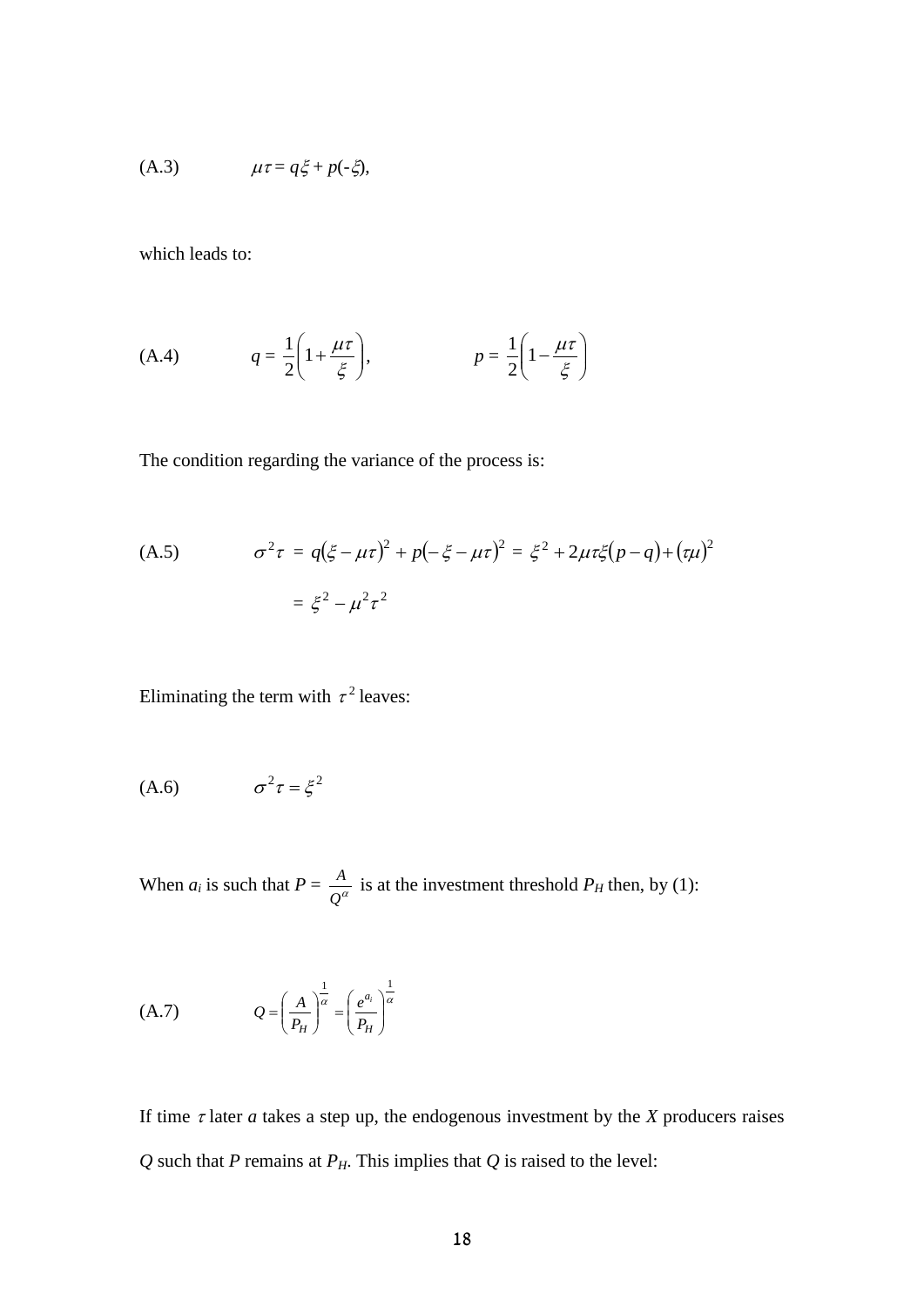$$
(A.8) \qquad \left(\frac{e^{a_i+\xi}}{P_H}\right)^{\frac{1}{\alpha}} = \left(\frac{e^{a_i}}{P_H}\right)^{\frac{1}{\alpha}} + \left(\frac{e^{a_i}}{P_H}\right)^{\frac{1}{\alpha}-1} \cdot \frac{1}{\alpha} \cdot \xi + \frac{\left(\frac{e^{a_i}}{P_H}\right)^{\frac{1}{\alpha}-2} \cdot \frac{1}{\alpha} \cdot \frac{1-\alpha}{\alpha} \cdot \xi^2}{2} + \dots
$$

The change in *Q* during that time is therefore:

(A.9) 
$$
\Delta Q = \left(\frac{e^{a_i+\xi}}{P_H}\right)^{\frac{1}{\alpha}} - \left(\frac{e^{a_i}}{P_H}\right)^{\frac{1}{\alpha}} = \left(\frac{e^{a_i}}{P_H}\right)^{\frac{1}{\alpha}-1} \cdot \frac{\xi}{\alpha} + o(\xi),
$$

where  $o(\xi)$  collects all the terms that go to zero faster than  $\xi$ , such that  $o(\xi)/\xi \to 0$  as  $\xi \rightarrow 0$ . Note from (A.6) that  $\tau$  too falls under the category of o( $\xi$ ).

The Bellman equation for the value of the resource when  $a_i$  and  $Q$  are such that  $P = P_H$  is:

(A.10) 
$$
F(a_i, Q, k) = e^{-r\tau} [pF(a_{i-1}, Q, k) + qF(a_{i+1}, Q + \Delta Q, k) + qk\Delta Q]
$$

(A.10) shows the value of the resource in this situation as the time  $\tau$  later value of the resource discounted by  $e^{rt}$ . With probability p the variable a takes a step down and the value of the resource becomes  $F(a_{i-1}, Q, k)$ . With probability *q* the variable *a* takes a step up. In this case, endogenous investment by the producers of X raises  $Q$  by  $\Delta Q$ and the value of the resource becomes  $F(a_{i+1}, Q + \Delta Q, k)$ . In addition, in this case the resource owner also gains *kQ* from sales to the *X* producers.

Expanding  $e^{-r\tau}$  to a Taylor series, bearing in mind that that  $\tau$  is  $o(\xi)$ , yields: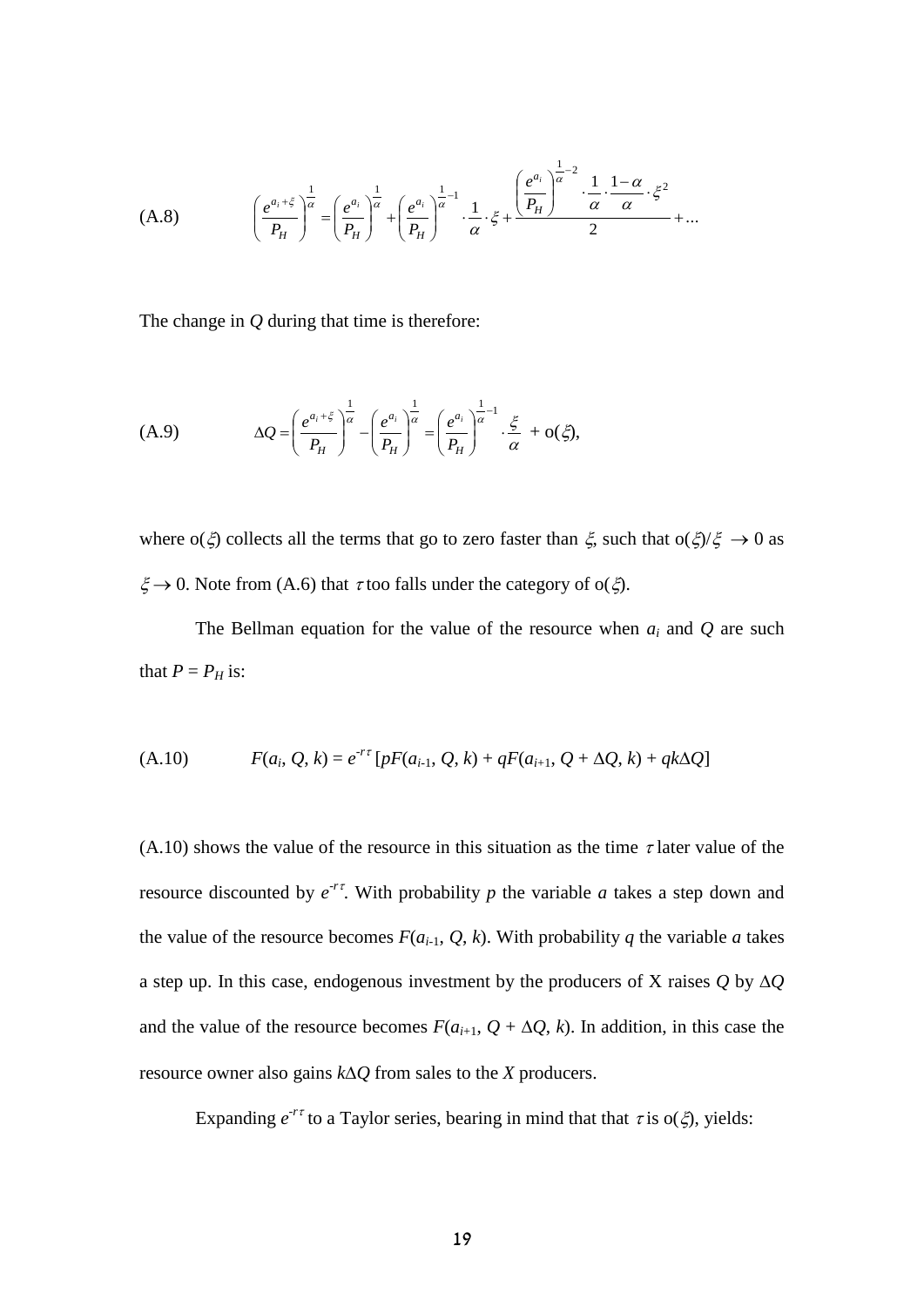(A.11) 
$$
e^{-r\tau} = 1 + (-r\tau) + \frac{(-r\tau)^2}{2} + \frac{(-r\tau)^3}{6} + ... = 1 + o(\xi)
$$

Applying this in (A.10) and expanding terms of (A.10) to Taylor series yields:

(A.12) 
$$
F(a_i, Q, k) = p[F(a_i, Q, k) + F_a(a_i, Q, k)(-\xi) + o(\xi)]
$$

$$
+ q[F(a_i, Q, k) + F_a(a_i, Q, k)(\xi) + F_Q(a_i, Q, k)\Delta Q + o(\xi) + k\Delta Q]
$$

Using  $p + q = 1$  and the result that  $\tau$  is o( $\zeta$ ) by itself helps simplify (A.12) to:

(A.13) 
$$
0 = (q - p)F_a(a_i, Q, k)\xi + q F_Q(a_i, Q, k)\Delta Q + qk\Delta Q + o(\xi)
$$

By (A.4),  $(q - p)\xi = \mu \tau = o(\xi)$  which simplifies (A.13) into:

$$
(A.14) \qquad 0 = F_Q(a_i, Q, k)\Delta Q + k\Delta Q + o(\xi)
$$

Dividing by  $\Delta Q$  and applying (A.9) yields:

(A.15) 
$$
F_Q(a_i, Q, k) = -k - \frac{o(\xi)}{\frac{1}{\alpha} \left(\frac{e^{a_i}}{P_H}\right)^{\frac{1}{\alpha}} + o(\xi)}.
$$

By the definition of  $o(\xi)$ , as  $\xi \to 0$  the numerator and the second addendum on the RHS of (A.15) approach 0 as well. This, together with  $F_Q(a, Q, k) = V_Q(A, Q, k)$ , which follows from the definition of  $F(a_i, Q, k)$  in (A.1), concludes establishing (14).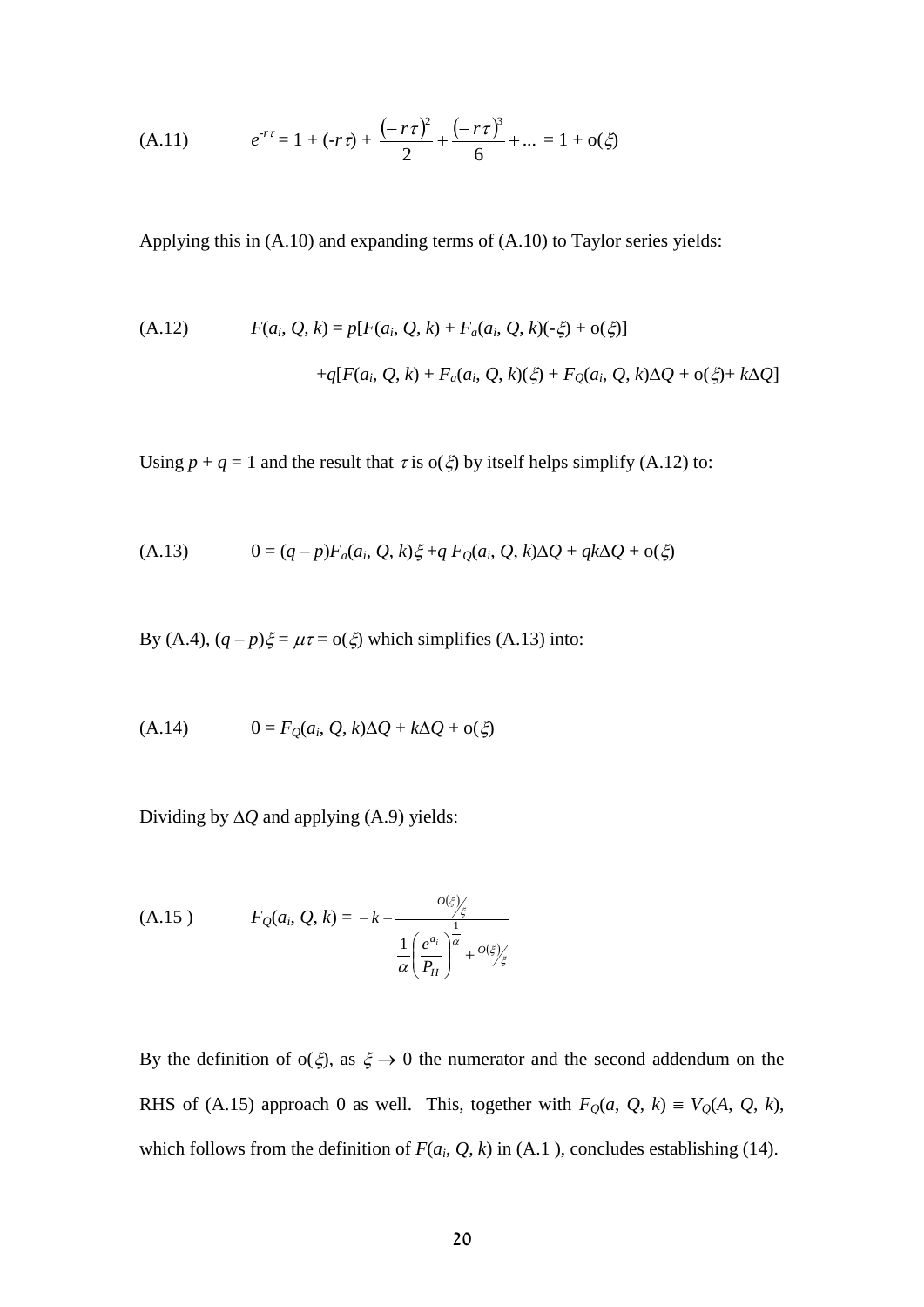#### **B. Proof of** *Proposition 1*

By (23) the first order condition for a maximum is

(B.1) 
$$
G_k(A, Q, k) = -Q + JA^{\frac{1}{\alpha}}f(k) = 0,
$$

where,

(B.2) 
$$
f(k) = \frac{k(\alpha - 1) + \alpha w}{\alpha (k + w)^{\frac{1 + \alpha}{\alpha}}}.
$$

Manipulating (B.1) and applying (1) in it, the first order condition (B.1) becomes:

(B.3) 
$$
f(k) = \frac{1}{J P^{\frac{1}{\alpha}}}
$$

To establish existence of a root to  $(B.3)$  note from  $(B.2)$  that  $f(k)$  approaches infinity when *k* approaches  $-w$  and approaches 0 when *k* goes to infinity. Thus, by continuity, there exists a level of  $k$  in the relevant range (namely  $k$ >-*w*) for which  $f(k)$  equals the positive term at the RHS of (B.3). To see that there is only one such level of *k*, note from (B.2) that:

(B.4) 
$$
f'(k) = -\frac{k(\alpha - 1) + 2\alpha w}{\alpha (k + w)^{\frac{1 + 2\alpha}{\alpha}}}
$$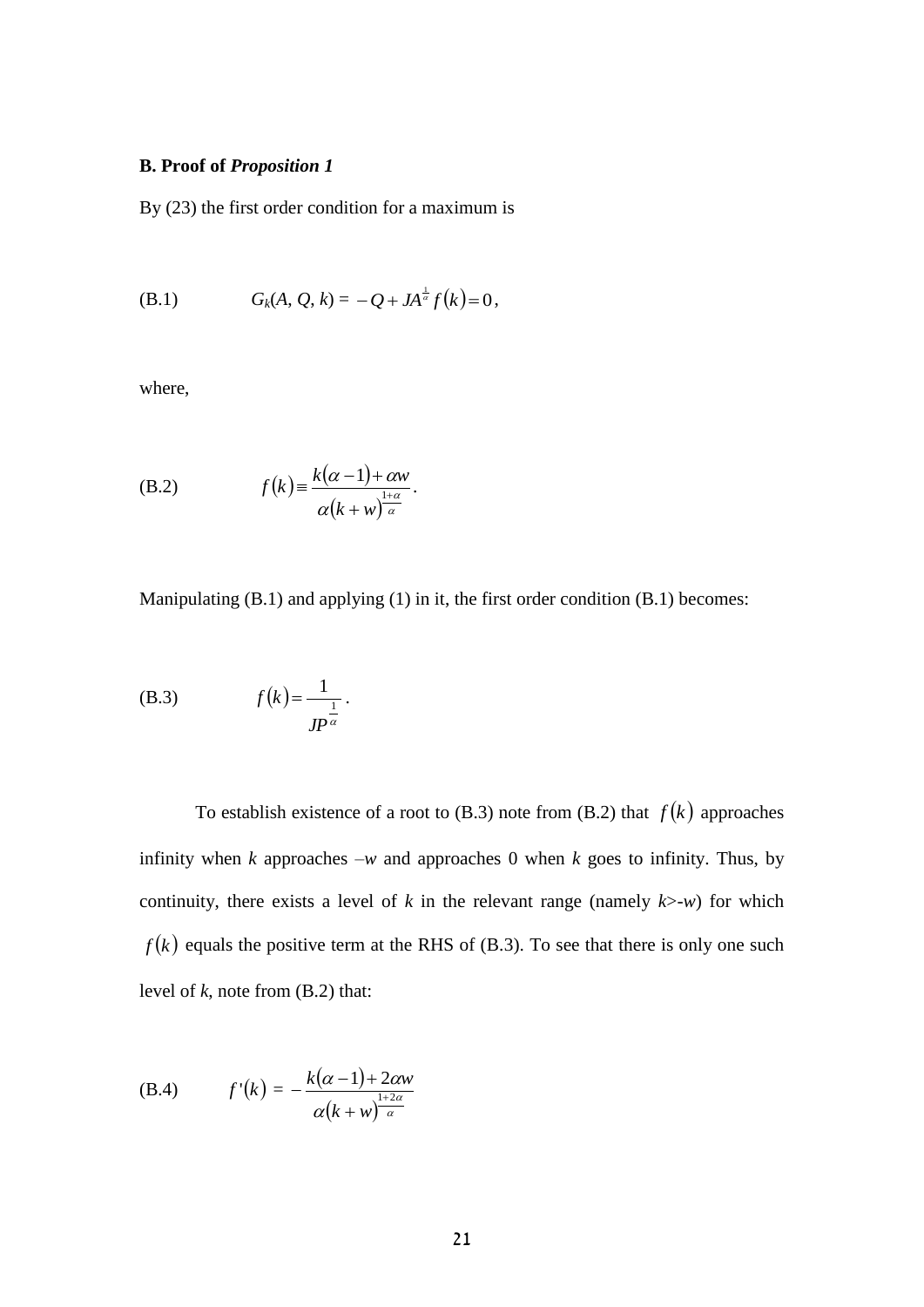If  $\alpha \geq 1$  then clearly  $f'(k) < 0$  for each level of k, implying that there can only be a single value of *k* for which  $f(k)$  equals the positive term on the RHS of (B.2). If, on the other hand,  $\alpha$  < 1, then (B.4) reveals that  $f'(k)$  can switch from being negative to being positive as we look at larger values of *k*. Yet, the linear numerator of (B.4) implies that this switch can occur just once, and therefore  $f(k)$ , which approaches 0 as *k* goes to infinity, can hit the positive term on the RHS of (B.2) only once. Thus, in both cases regarding  $\alpha$  there is a single root for (B.3). Denoting this single root by  $k_2$ , the result that  $f'(k_2) < 0$  also asserts that  $k_2$  brings  $G(A, Q, k)$  to a maximum since:

(B.5) 
$$
G_{kk}(A, Q, k_2) = JA^{\frac{1}{\alpha}}f'(k_2) < 0.
$$

(B.3) presents  $k_2$  as an implicit function of  $P$ . Differentiating it leads to:

(B.6) 
$$
\frac{dk_2}{dP} = -\frac{f(k_2)}{\alpha P f'(k_2)} > 0
$$

where the inequality follows from  $f(k_2) > 0$  and  $f'(k_2) < 0$ .

Applying (7), (24) and (B.2) in (B.3) and simplifying yields that  $k_2=k^*$  if and only if *P* equals either 0 or  $P^*$ . Applying (7), (24), (B.2), (B.4) and (20) in (B.6) yields that when  $P = P^*$  and  $k = k^*$ :

(B.7) 
$$
\frac{dk_2}{dP} = \frac{\beta - 1}{\beta(r - \mu)} \cdot \frac{\alpha \beta - 1}{2\alpha \beta - 1 - \alpha} < \frac{dk^*}{dP}
$$

The inequality follows from the assumptions that  $\alpha\beta > 1$ .